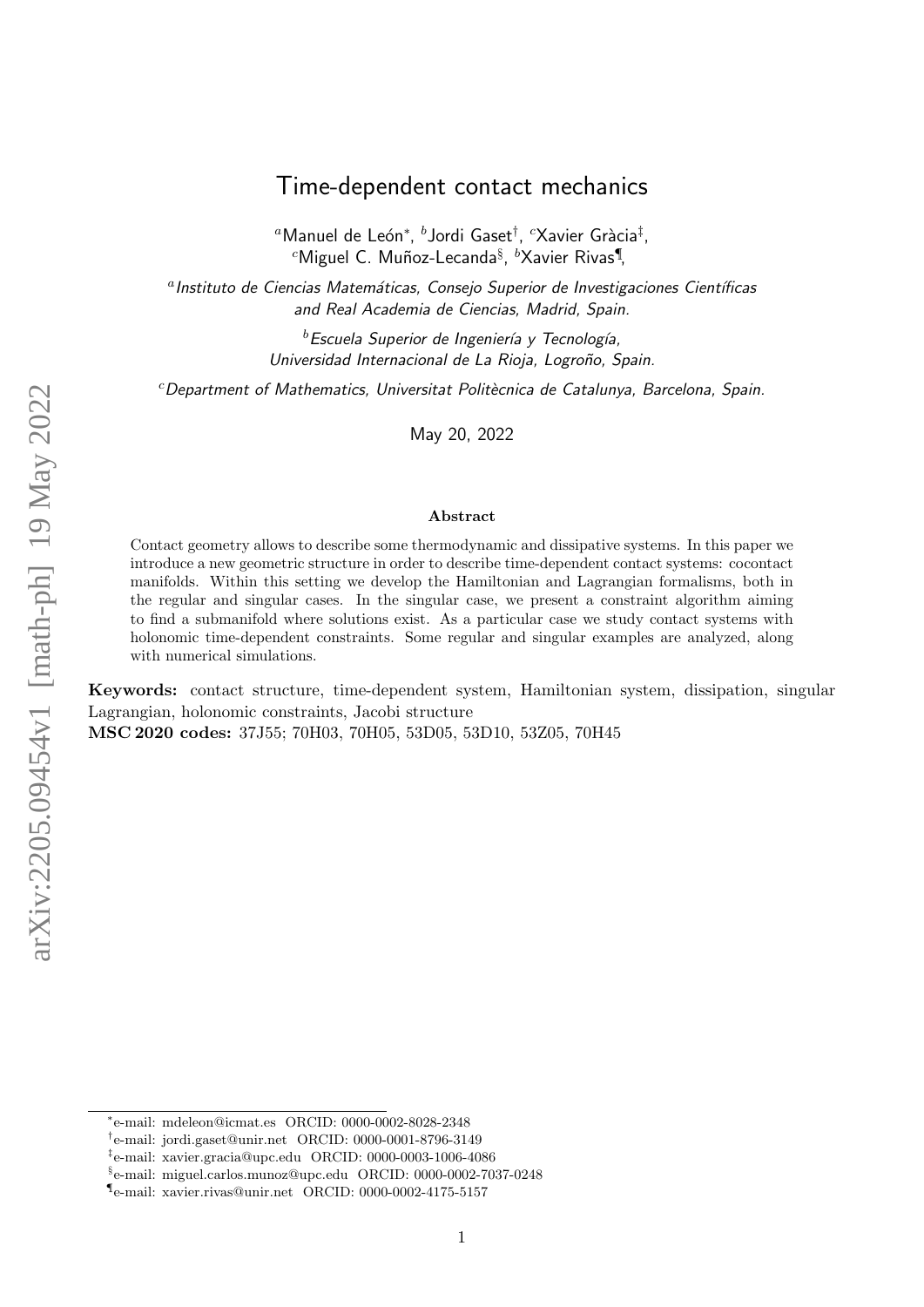## Contents

|              |                  | Introduction                                         |    |  |
|--------------|------------------|------------------------------------------------------|----|--|
| $\mathbf{2}$ |                  | Geometrical setting<br>3                             |    |  |
|              | 2.1              |                                                      | 3  |  |
|              | 2.2              |                                                      |    |  |
| 3            |                  | <b>Cocontact Hamiltonian systems</b>                 |    |  |
| 4            |                  | Cocontact Lagrangian systems                         |    |  |
|              | 4.1              |                                                      |    |  |
|              | 4.2              |                                                      |    |  |
|              | 4.3              |                                                      |    |  |
| 5            |                  | The singular case                                    | 13 |  |
|              | 5.1              |                                                      |    |  |
|              | 5.2              |                                                      |    |  |
|              | 5.3              |                                                      |    |  |
|              | 5.4              |                                                      |    |  |
| 6            |                  | Damped mechanical systems with holonomic constraints | 17 |  |
| 7            |                  | <b>Examples</b>                                      | 18 |  |
|              | 7.1              |                                                      |    |  |
|              | 7.2              |                                                      |    |  |
|              | 7.3              |                                                      |    |  |
| 8            |                  | Conclusions and further research                     | 24 |  |
| 9            | Acknowledgements |                                                      |    |  |
|              | References<br>25 |                                                      |    |  |

## <span id="page-1-0"></span>1 Introduction

In the last decades, the interest in the formalism and applications of differential geometric structures to the study of mathematical physics and dynamical systems has risen drastically [\[1,](#page-24-2) [3,](#page-24-3) [39,](#page-26-0) [29\]](#page-26-1). The natural geometric framework for autonomous conservative mechanical systems, both Hamiltonian and Lagrangian, is symplectic geometry and the variational approach is based on the Hamilton's variational principle. For non-autonomous systems [\[11,](#page-25-0) [21,](#page-25-1) [24,](#page-25-2) [38,](#page-26-2) [43\]](#page-27-0) the same variational principle is valid, but the underlying geometry is cosymplectic geometry [\[2,](#page-24-4) [10,](#page-25-3) [13\]](#page-25-4). Time-dependent systems can also be geometrically formulated as the Reeb dynamics of a contact system. Both symplectic and cosymplectic structures are particular instances of Poisson geometry [\[22,](#page-25-5) [39,](#page-26-0) [50\]](#page-27-1).

Recently, the application of contact geometry to the study of dynamical systems has grown significantly [\[4,](#page-24-5) [18,](#page-25-6) [26\]](#page-26-3). This is due to the fact that contact geometry is not only a way to geometrically model the time-dependency in mechanical systems [\[23\]](#page-25-7), which can also be done by means of cosymplectic geometry, but it also allows us to describe mechanical systems with certain types of damping, quantum mechanics [\[14\]](#page-25-8), circuit theory [\[31\]](#page-26-4), control theory [\[45\]](#page-27-2) and thermodynamics [\[5,](#page-24-6) [48\]](#page-27-3), among many others [\[41\]](#page-26-5). In recent papers [\[7,](#page-24-7) [8\]](#page-24-8), the authors consider time-dependent systems, although a rigorous geometric description of time-dependent contact mechanics is in order. These systems include mechanical systems with time-dependent external forces and, in particular, controlled systems whose controls can be used to compensate the damping.

Let us recall that the variational apprdadesoach to contact systems is based on the Herglotz's principle  $[36]$  (see for instance  $[15, 16, 17]$  $[15, 16, 17]$  $[15, 16, 17]$  $[15, 16, 17]$ ). This variational principle generalizes the Hamilton's principle and it is appropriate to deal with action-dependent Lagrangians. From the geometric perspective, it is important to point out that contact structures are not Poisson, but Jacobi. This is due to the fact that the Leibniz rule is not fulfilled [\[18\]](#page-25-6).

In the present paper, we develop a formalism in order to geometrically describe contact mechanical systems with explicit dependence on time. We begin by introducing a new geometric structure: cocontact manifolds. These manifolds extend the notion of both contact and cosymplectic structures. We study the properties of these manifolds, exhibit some examples, prove a Darboux-type theorem for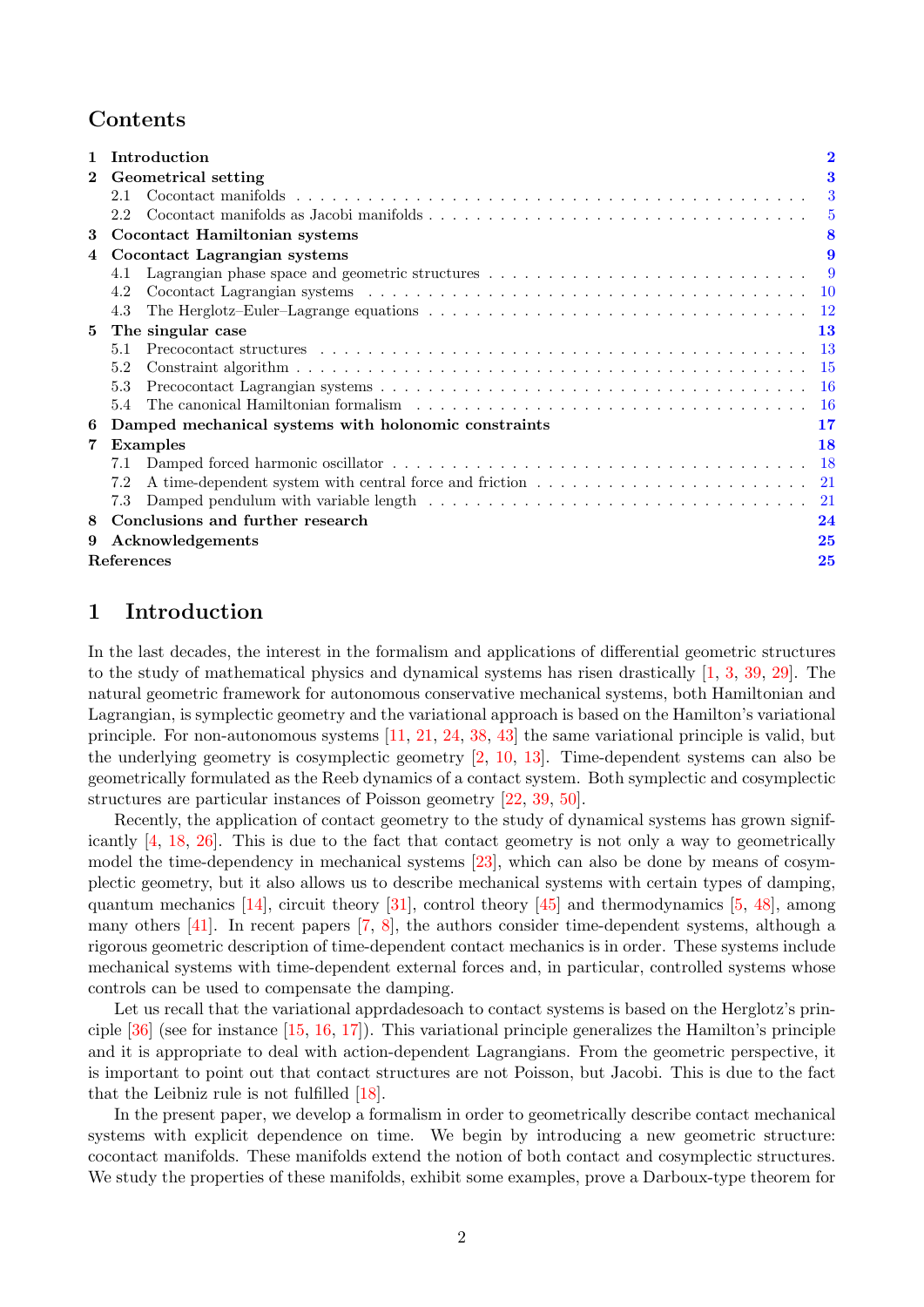these structures, and show that cocontact manifolds are Jacobi manifolds. In addition, we introduce the notion of cocontact orthogonal complement of a submanifold and define and characterize the coisotropic and Legendrian submanifolds of a cocontact manifold. This geometric framework is later used to develop both Hamiltonian and Lagrangian formulations of time-dependent mechanical systems with dissipation.

The introduction of time-dependence makes us consider systems subjected to constraints that can vary with time. Such systems can be described by introducing the constraints in the Lagrangian via Lagrange multipliers. These Lagrangians are obviously singular, since the velocity associated to the Lagrange multipliers do not appear in the expression of the Lagrangian. In order to study such systems, we introduce the notion of precocontact structure as a weakened version of a cocontact structure, and describe a suitable constraint algorithm.

The structure of the paper is as follows. In Section 2, we describe the geometrical setting that will be used throughout the paper. We present the notion of cocontact manifold and some examples. In particular, we see that cocontact manifolds are Jacobi manifolds, and thus all the theory about Jacobi structures is applicable to cocontact structures. Section 3 is devoted to develop a Hamiltonian formulation for dissipative time-dependent systems, while Section 4 dedicated to develop the Lagrangian formulation for cocontact systems and state the associated generalized Herglotz–Euler–Lagrange equations. In Section 5 we study the case of mechanical systems described by singular time-dependent contact Lagrangians and give a description of the constraint algorithm to obtain the dynamics in both the Hamiltonian and Lagrangian formulations. Section 6 is devoted to analyze the case of damped mechanical systems with holonomic constraints which can depend on time. Finally, in Section 7, three examples are presented and worked out: the damped forced harmonic oscillator, a system with timedependent mass subjected to a central force with friction, and the damped pendulum with variable length. We also show and discuss some simulations of these systems.

Throughout the paper all the manifolds and mappings are assumed to be smooth and secondcountable. Sum over crossed repeated indices is understood.

## <span id="page-2-0"></span>2 Geometrical setting

#### <span id="page-2-1"></span>2.1 Cocontact manifolds

<span id="page-2-3"></span>**Definition 2.1.** Let M be a manifold of dimension  $2n+2$ . A **cocontact structure** on M is a couple  $(\tau, \eta)$  of 1-forms on M such that  $\tau$  is closed and such that  $\tau \wedge \eta \wedge (d\eta)^{\wedge n}$  is a volume form on M. Under these hypotheses,  $(M, \tau, \eta)$  is called a **cocontact manifold**.

We can see from this definition that every cocontact manifold has two tangent distributions. The first one is generated by ker  $\tau$ , is integrable, and gives a foliation made of contact leaves. The other one is ker  $\eta$  and it is not integrable. This structure will be very useful when proving the Darboux theorem.

**Example 2.2.** Let  $(P, \eta_0)$  be a contact manifold and consider the product manifold  $M = \mathbb{R} \times P$ . Denoting by dt the pullback to M of the volume form in R and denoting by  $\eta$  the pullback of  $\eta_0$  to M, we have that  $(dt, \eta)$  is a cocontact structure on M.

**Example 2.3.** Let  $(P, \tau, -d\theta)$  be an exact cosymplectic manifold and consider the product manifold  $M = P \times \mathbb{R}$ . Denoting by s the coordinate in R we define the 1-form  $\eta = ds - \theta$ . Then,  $(\tau, \eta)$  is a cocontact structure on  $M = P \times \mathbb{R}$ .

<span id="page-2-2"></span>**Example 2.4** (Canonical cocontact manifold). Let  $Q$  be an *n*-dimensional smooth manifold with local coordinates  $(q<sup>i</sup>)$  and its cotangent bundle T<sup>\*</sup>Q with induced natural coordinates  $(q<sup>i</sup>, p<sub>i</sub>)$ . Consider the product manifolds  $\mathbb{R} \times \mathbb{T}^*Q$  with coordinates  $(t, q^i, p_i)$ ,  $\mathbb{T}^*Q \times \mathbb{R}$  with coordinates  $(q^i, p_i, s)$  and  $\mathbb{R} \times \mathrm{T}^*Q \times \mathbb{R}$  with coordinates  $(t, q^i, p_i, s)$  and the canonical projections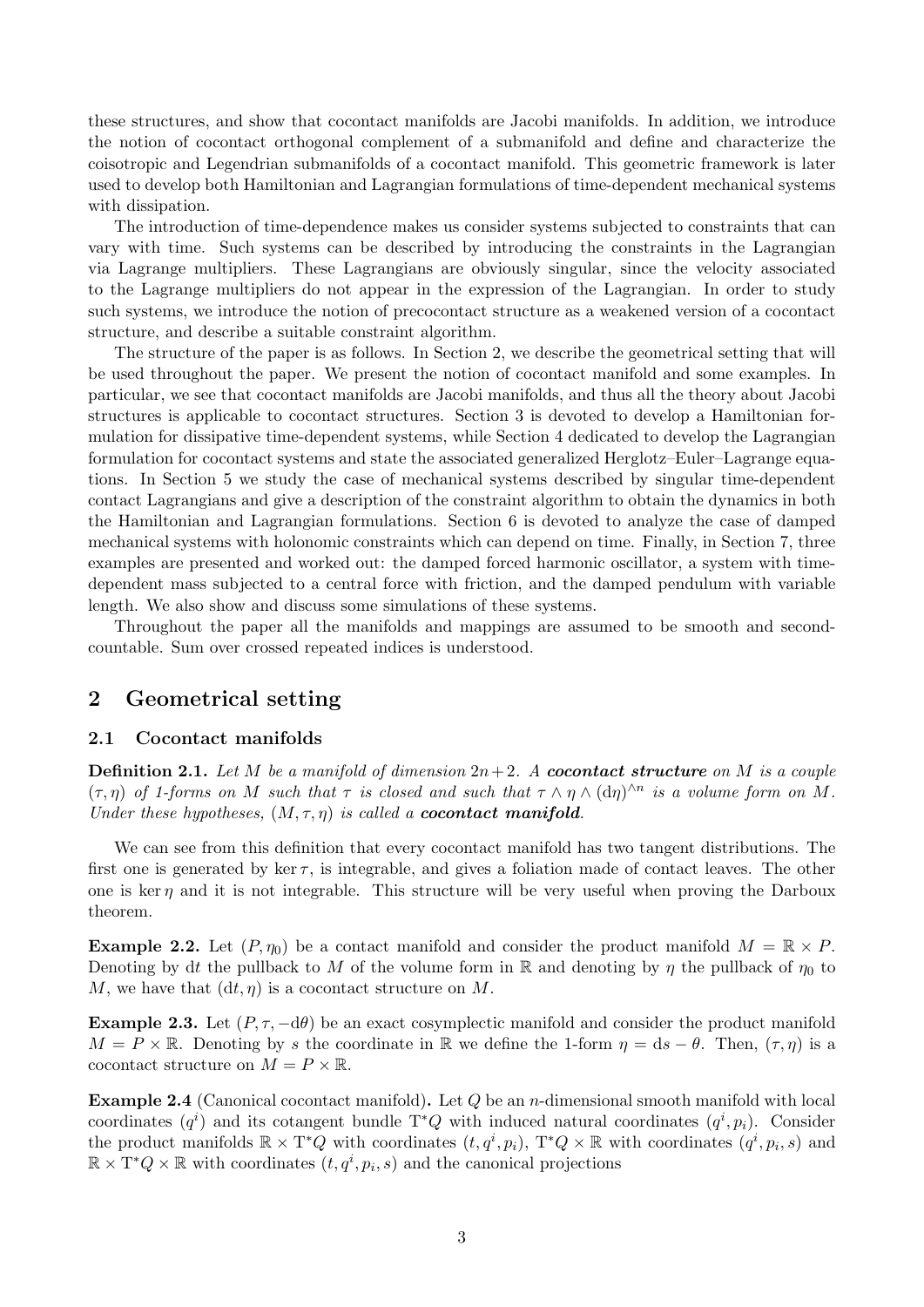

Let  $\theta_0 \in \Omega^1(\mathbb{T}^*Q)$  be the canonical 1-form of the cotangent bundle, which has local expression  $\theta_0 =$  $p_i dq^i$ . Denoting by  $\theta_2 = \pi_2^* \theta$ , we have that  $(dt, \theta_2)$  is a cosymplectic structure in  $\mathbb{R} \times T^* Q$ .

On the other hand, denoting by  $\theta_1 = \pi_1^* \theta_0$ , we have that  $\eta_1 = ds - \theta_1$  is a contact form in  $T^*Q \times \mathbb{R}$ . Finally, consider the 1-form  $\theta = \rho_1^* \theta_2 = \rho_2^* \theta_1 = \pi^* \theta_0 \in \Omega^1(\mathbb{R} \times \mathbb{T}^* Q \times \mathbb{R})$  and let  $\eta = ds - \theta$ . Then,  $(dt, \eta)$  is a cocontact structure in  $\mathbb{R} \times T^*Q \times \mathbb{R}$ . The local expression of the 1-form  $\eta$  is

$$
\eta = \mathrm{d}s - p_i \mathrm{d}q^i.
$$

**Proposition 2.5.** Let  $(M, \tau, \eta)$  be a cocontact manifold. We have the following isomorphism of vector bundles:

b: TM 
$$
\longrightarrow
$$
 T<sup>\*</sup>M  
v  $\longmapsto$   $(i(v)\tau)\tau + i(v)d\eta + (i(v)\eta)\eta$ 

*Proof.* It is clear that ker $\flat = 0$ , since M is a cocontact manifold. Hence, it follows that  $\flat$  has to be an isomorphism.  $\Box$ 

This isomorphism can be extended to an isomorphism of  $\mathscr{C}^{\infty}(M)$ -modules:

$$
\begin{array}{rcl}\n\flat: & \mathfrak{X}(M) & \longrightarrow & \Omega^1(M) \\
X & \longmapsto & (i(X)\tau)\tau + i(X)\mathrm{d}\eta + (i(X)\eta)\,\eta\n\end{array}
$$

<span id="page-3-1"></span>**Proposition 2.6.** Given a cocontact manifold  $(M, \tau, \eta)$ , there exist two vector fields  $R_t, R_s \in \mathfrak{X}(M)$ , called Reeb vector fields, satisfying the conditions

$$
\begin{cases}\ni(R_t)\tau = 1, \\
i(R_t)\eta = 0, \\
i(R_t)\mathrm{d}\eta = 0, \\
i(R_s)\mathrm{d}\eta = 0.\n\end{cases}\n\begin{cases}\ni(R_s)\tau = 0, \\
i(R_s)\eta = 1, \\
i(R_s)\mathrm{d}\eta = 0.\n\end{cases}
$$

 $R_t$  is the time Reeb vector field and  $R_s$  is the contact Reeb vector field.

Taking into account the isomorphism  $\flat$  introduced above, we can give an alternative definition of the Reeb vector fields:

$$
R_t = b^{-1}(\tau) , \quad R_s = b^{-1}(\eta) .
$$

<span id="page-3-0"></span>**Theorem 2.7** (Darboux theorem for cocontact manifolds). Let  $(M, \tau, \eta)$  be a cocontact manifold. Then, for every point  $p \in M$ , there exists a local chart  $(U; t, q^i, p_i, s)$  around p such that

$$
\tau|_U = dt , \quad \eta|_U = ds - p_i dq^i
$$

.

These coordinates are called **canonical** or **Darboux** coordinates. Moreover, in Darboux coordinates, the Reeb vector fields are

$$
R_t|_U = \frac{\partial}{\partial t}, \quad R_s|_U = \frac{\partial}{\partial s}.
$$

Proof. The idea of the proof is the following: in every cocontact manifold there is a contact foliation made of leaves of the distribution generated by ker  $\tau$  (which are  $(2n + 1)$ -submanifolds) and, on each of them, the restriction of  $\eta$  is a contact form. Now, we can take local coordinates adapted to the foliation and, on each leaf, use the Darboux theorem for contact manifolds. Hence, we have local coordinates  $(\tilde{t}, q^i, p_i, s)$  such that  $\eta = ds - p_i dq^i$ . Finally, we can write  $\tau$  as a combination of all these coordinates,  $\tau = f(\tilde{t}, q^i, p_i, s) d\tilde{t}$ , where f is a non-vanishing function, and then we can redefine the coordinate t.  $\Box$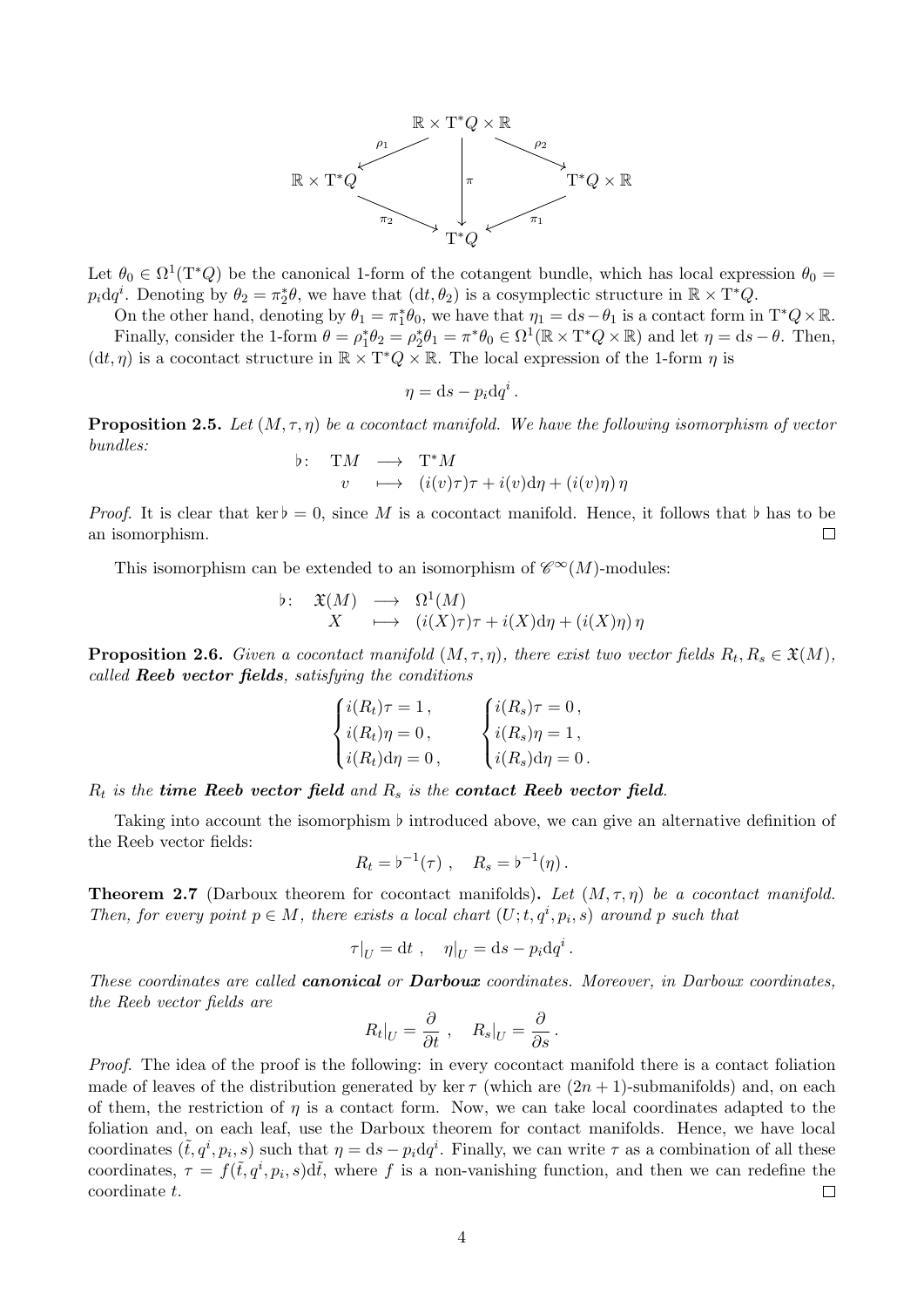**Remark 2.8.** Consider a cocontact manifold  $(M, \tau, \eta)$  such that  $\tau = dt$ . Then, the two-form

$$
\Omega = e^{-t} (\mathrm{d}\eta + \eta \wedge \tau)
$$

is a symplectic form on M. Moreover, the two-form  $\Omega$  is exact, since

$$
\Omega = \mathrm{d}(e^{-t}\eta) \, .
$$

#### <span id="page-4-0"></span>2.2 Cocontact manifolds as Jacobi manifolds

It is known that symplectic, cosymplectic and contact manifolds are particular instances of a more general geometric structure: Jacobi manifolds. Then, it is reasonable to think that cocontact manifolds should also be Jacobi manifolds.

#### Jacobi manifolds

**Definition 2.9.** A Jacobi manifold is a triple  $(M, \Lambda, E)$ , where  $\Lambda$  is a bivector field on M, i.e. a skew-symmetric 2-contravariant tensor field, and E is a vector field on M, such that

 $[\Lambda, \Lambda] = 2E \wedge \Lambda$ ,  $\mathscr{L}_E \Lambda = [E, \Lambda] = 0$ ,

where  $[.,.]$  denotes the Schouten–Nijenhuis bracket  $[44, 47]$  $[44, 47]$  $[44, 47]$ .

Given a Jacobi manifold  $(M, \Lambda, E)$ , we can define a bilinear map on the space of smooth functions on  $M$ , called the **Jacobi bracket**, given by

$$
\{f,g\} = \Lambda(df,dg) + fE(g) - gE(f).
$$

<span id="page-4-1"></span>The Jacobi bracket is bilinear, skew-symmetric, satisfies the Jacobi identity and fulfills the weak Leibniz rule

$$
Supp(\lbrace f, g \rbrace) \subseteq Supp(f) \cap Supp(g).
$$
 (1)

Hence, the set of smooth maps  $\mathscr{C}^{\infty}(M)$  equipped with the Jacobi bracket  $\{\cdot,\cdot\}$  is a local Lie algebra in the sense of Kirillov.

The converse is also true: given a local Lie algebra structure on  $\mathscr{C}^{\infty}(M)$ , one can define a Jacobi structure  $(\Lambda, E)$  on M such that its Jacobi bracket coincides with the bracket of the local Lie algebra bracket [\[37,](#page-26-7) [40\]](#page-26-8).

**Definition 2.10.** Given a Jacobi manifold  $(M, \Lambda, E)$ , we can define the morphism of vector bundles

$$
\hat{\Lambda} \colon \mathrm{T}^*M \to \mathrm{T}M \,,
$$

given by  $\hat{\Lambda}(\alpha) = \Lambda(\alpha, \cdot)$ . This morphism of vector bundles induces a morphism of  $\mathscr{C}^{\infty}(M)$ -modules  $\hat{\Lambda}: \Omega^1(M) \to \mathfrak{X}(M).$ 

Given a smooth function  $f \in \mathscr{C}^{\infty}(M)$ , we define the **Hamiltonian vector field** associated with f as

$$
X_f = \hat{\Lambda}(\mathrm{d}f) + fE.
$$

The **characteristic distribution** C of  $(M, \Lambda, E)$  is spanned by these vector fields  $X_f$ . It is integrable, and it can be defined in terms of the bivector  $\Lambda$  and the vector field E as

$$
\mathcal{C} = \hat{\Lambda}(\mathrm{T}^*M) + \langle E \rangle \,.
$$

In general, the morphism  $\hat{\Lambda}$  is not an isomorphism, as can be seen in the following example.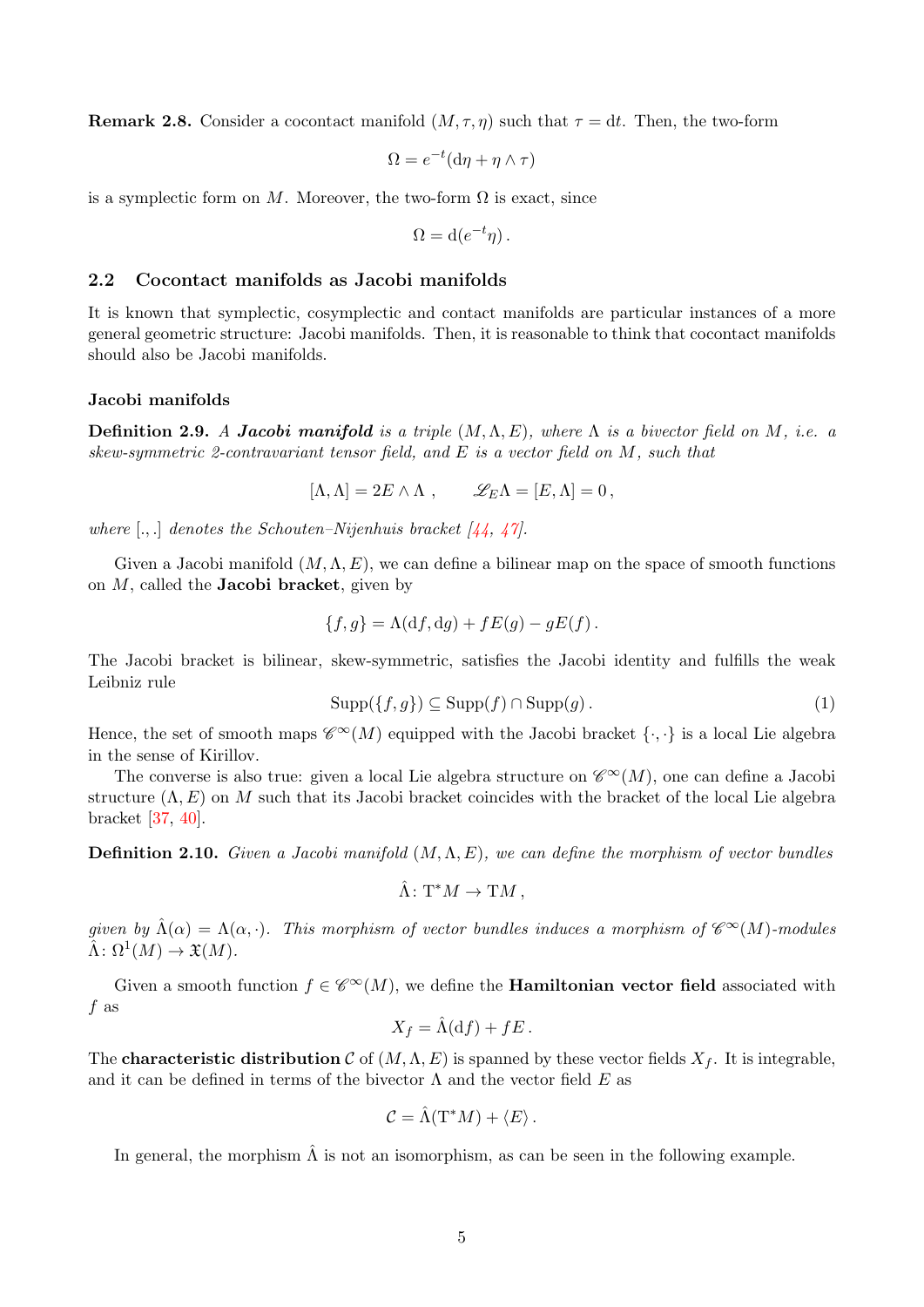**Example 2.11** (Contact manifolds). Consider a contact manifold  $(M, \eta)$ . We have the  $\mathscr{C}^{\infty}(M)$ module isomorphism  $\flat \colon \mathfrak{X}(M) \to \Omega^1(M)$  given by

$$
\flat(X) = i(X) \mathrm{d}\eta + (i(X)\eta)\eta \,,
$$

and we denote its inverse by  $\sharp = b^{-1}$ . The Reeb vector field is  $R = \sharp \eta$ .

Then we can define a Jacobi structure  $(\Lambda, E)$  on M given by

$$
\Lambda(\alpha,\beta) = -d\eta(\sharp\alpha,\sharp\beta) , \quad E = -R.
$$

In this case, the morphism  $\hat{\Lambda}$  is given by

$$
\hat{\Lambda}(\alpha) = \sharp(\alpha) - \alpha(R)R \,,
$$

and it is clear that  $\hat{\Lambda}$  is not an isomorphism, since ker  $\hat{\Lambda} = \langle \eta \rangle$  and Im  $\hat{\Lambda} = \ker \eta$ .

**Example 2.12** (Poisson manifolds). A **Poisson manifold** is a smooth manifold M such that  $\mathscr{C}^{\infty}(M)$ has a Lie bracket satisfying the Leibniz rule

$$
\{fg, h\} = f\{g, h\} + \{f, h\}g.
$$

It can be seen that this implies the weak Leibniz rule [\(1\)](#page-4-1), thus giving a local Lie algebra structure to the set of smooth functions on M. One can prove that the Jacobi bracket of a Jacobi manifold  $(M, \Lambda, E)$  is Poisson if and only if  $E = 0$ . Taking this into account, a Poisson manifold is a Jacobi manifold with  $E = 0$ . We can redefine the notion of Poisson manifold as a couple  $(M, \Lambda)$ , where  $\Lambda$  is a bivector such that  $[\Lambda, \Lambda] = 0$ .

We know that both symplectic and cosymplectic manifolds are Poisson. Hence, they are also Jacobi manifolds with

$$
\Lambda(\alpha,\beta) = \omega(\sharp \alpha,\sharp \beta) \ , \quad E=0 \,,
$$

where  $\omega$  is the 2-form of the symplectic or cosymplectic manifold and  $\sharp$  is the inverse of the flat morphism  $\flat$  of the symplectic or cosymplectic manifold.

#### Jacobi structure of cocontact manifolds

Consider now a cocontact manifold  $(M, \tau, \eta)$ . In Darboux coordinates, the flat isomorphism reads

$$
\begin{aligned}\n\flat \left( \frac{\partial}{\partial t} \right) &= \mathrm{d}t = \tau \,, \\
\flat \left( \frac{\partial}{\partial q^i} \right) &= \mathrm{d}p_i - p_i \mathrm{d}s + p_i^2 \mathrm{d}q^i \,, \\
\flat \left( \frac{\partial}{\partial p_i} \right) &= -\mathrm{d}q^i \,, \\
\flat \left( \frac{\partial}{\partial s} \right) &= \mathrm{d}s - p_i \mathrm{d}q^i = \eta \,. \n\end{aligned}
$$

Its inverse is the isomorphism  $\sharp : \Omega^1(M) \to \mathfrak{X}(M)$ , which is given by

$$
\sharp dt = \frac{\partial}{\partial t},
$$
  
\n
$$
\sharp dq^{i} = -\frac{\partial}{\partial p_{i}},
$$
  
\n
$$
\sharp dp_{i} = p_{i} \frac{\partial}{\partial s} + \frac{\partial}{\partial q^{i}},
$$
  
\n
$$
\sharp ds = \frac{\partial}{\partial s} - p_{i} \frac{\partial}{\partial p_{i}}.
$$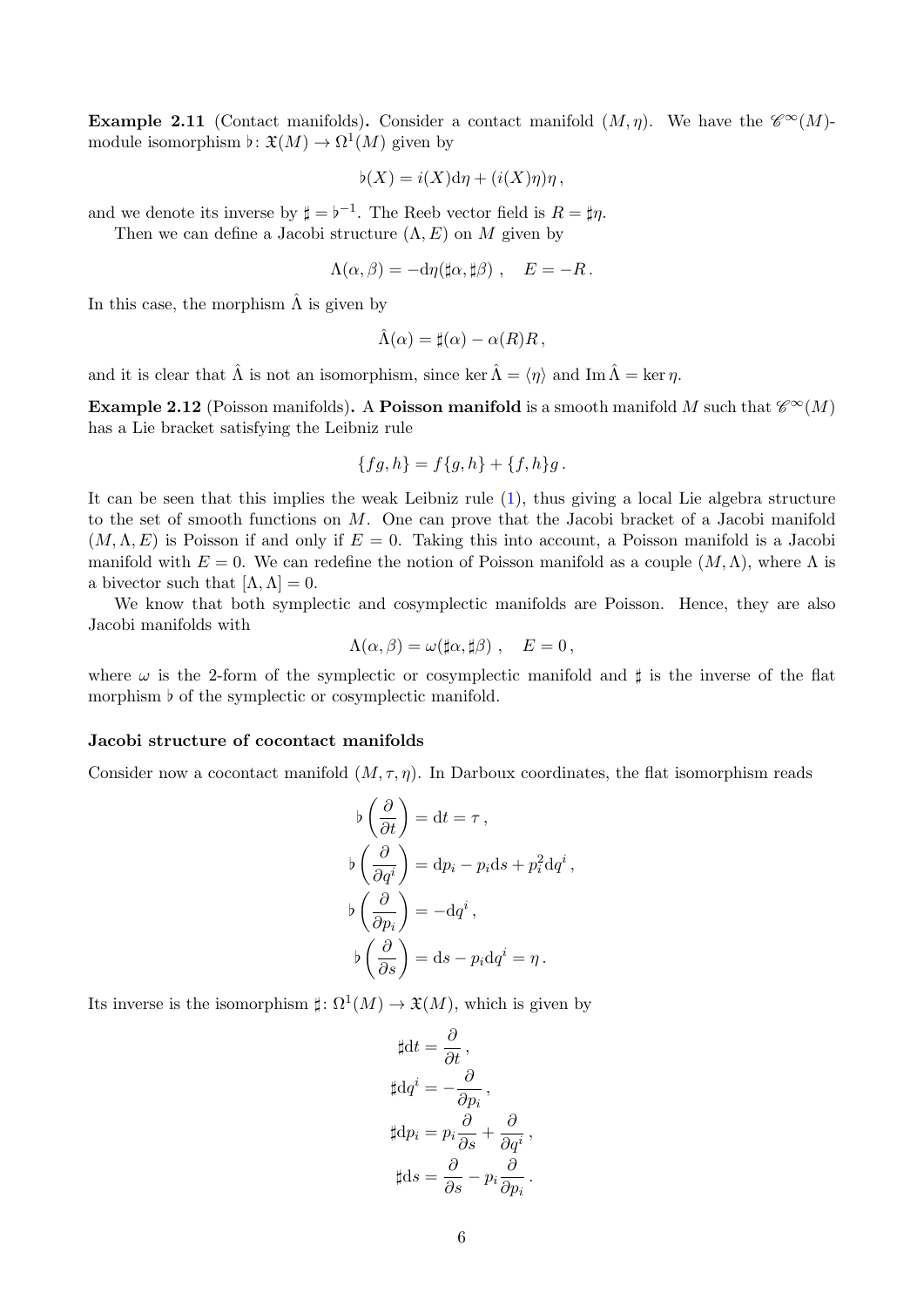We can define a 2-contravariant skew-symmetric tensor Λ:

$$
\Lambda(\alpha,\beta)=-\mathrm{d}\eta(\sharp\alpha,\sharp\beta)\,,
$$

which in Darboux coordinates reads

$$
\Lambda = \frac{\partial}{\partial q^i} \wedge \frac{\partial}{\partial p_i} - p_i \frac{\partial}{\partial p_i} \wedge \frac{\partial}{\partial s}.
$$

**Proposition 2.13.** Let  $(M, \tau, \eta)$  be a cocontact manifold. Then,  $(\Lambda, E)$ , where  $E = -R_s$ , is a Jacobi structure on M.

The previous proposition can be proved using Darboux coordinates.

#### Legendrian submanifolds

In the previous section we have seen that every cocontact manifold  $(M, \tau, \eta)$  is a Jacobi manifold taking  $\Lambda(\alpha, \beta) = -d\eta(\sharp \alpha, \sharp \beta)$  and  $E = -R_s$ . We will study a special kind of submanifolds associated to this structure.

In first place, we find a new expression for the morphism  $\hat{\Lambda}$  which is easier to manipulate. We have

$$
\alpha = \flat \sharp \alpha = i_{\sharp \alpha} d\eta + (i_{\sharp \alpha} \eta) \eta + (i_{\sharp \alpha} \tau) \tau ,
$$

and contracting with the Reeb vector fields  $R_s, R_t$ , we get

$$
\alpha(R_t) = i_{\sharp\alpha}\tau\,,\qquad \alpha(R_s) = i_{\sharp\alpha}\eta\,.
$$

Now,

$$
\beta(\hat{\Lambda}(\alpha)) = -i_{\sharp\beta}i_{\sharp\alpha}d\eta
$$
  
\n
$$
= i_{\sharp\alpha}i_{\sharp\beta}d\eta
$$
  
\n
$$
= i_{\sharp\alpha}(\beta - (i_{\sharp\beta}\eta)\eta - (i_{\sharp\beta}\tau)\tau)
$$
  
\n
$$
= \beta(\sharp\alpha) - \beta(R_s)\alpha(R_s) - \beta(R_t)\alpha(R_t)
$$
  
\n
$$
= \beta(\sharp\alpha - \alpha(R_s)R_s - \alpha(R_t)R_t),
$$

and thus

$$
\hat{\Lambda}(\alpha) = \sharp \alpha - \alpha(R_s)R_s - \alpha(R_t)R_t.
$$

It is clear that  $\tau, \eta \in \text{ker }\hat{\Lambda}$ . Consider  $\beta \in \text{ker }\hat{\Lambda}$ . Then,  $\sharp \beta = \beta(R_s)R_s + \beta(R_t)R_t$ . Using the morphism  $\flat$ , we have that

$$
\beta = \beta(R_s)\eta + \beta(R_t)\tau.
$$

Hence, we have that ker  $\hat{\Lambda} = \langle \tau, \eta \rangle$ .

**Definition 2.14.** Let  $(M, \tau, \eta)$  be a cocontact manifold and consider a submanifold  $N \subset M$ . We define the cocontact orthogonal complement of  $N$  as

$$
T_p N^{\perp} = \hat{\Lambda} ((T_p N)^{\circ}) .
$$

Notice that  $v \in T_p N^{\perp}$  if, and only if, there exists  $\alpha \in T_p^* N$  such that  $\hat{\Lambda}(\alpha) = v$  and  $\alpha(u) = 0$  for every  $u \in T_nN$ .

**Definition 2.15.** Let  $(M, \tau, \eta)$  be a cocontact manifold and consider a submanifold  $N \hookrightarrow M$ .

- (i) N is said to be **isotropic** if  $TN^{\perp} \subset TN$ .
- (ii) N is said to be **coisotropic** if  $TN \subset TN^{\perp}$ .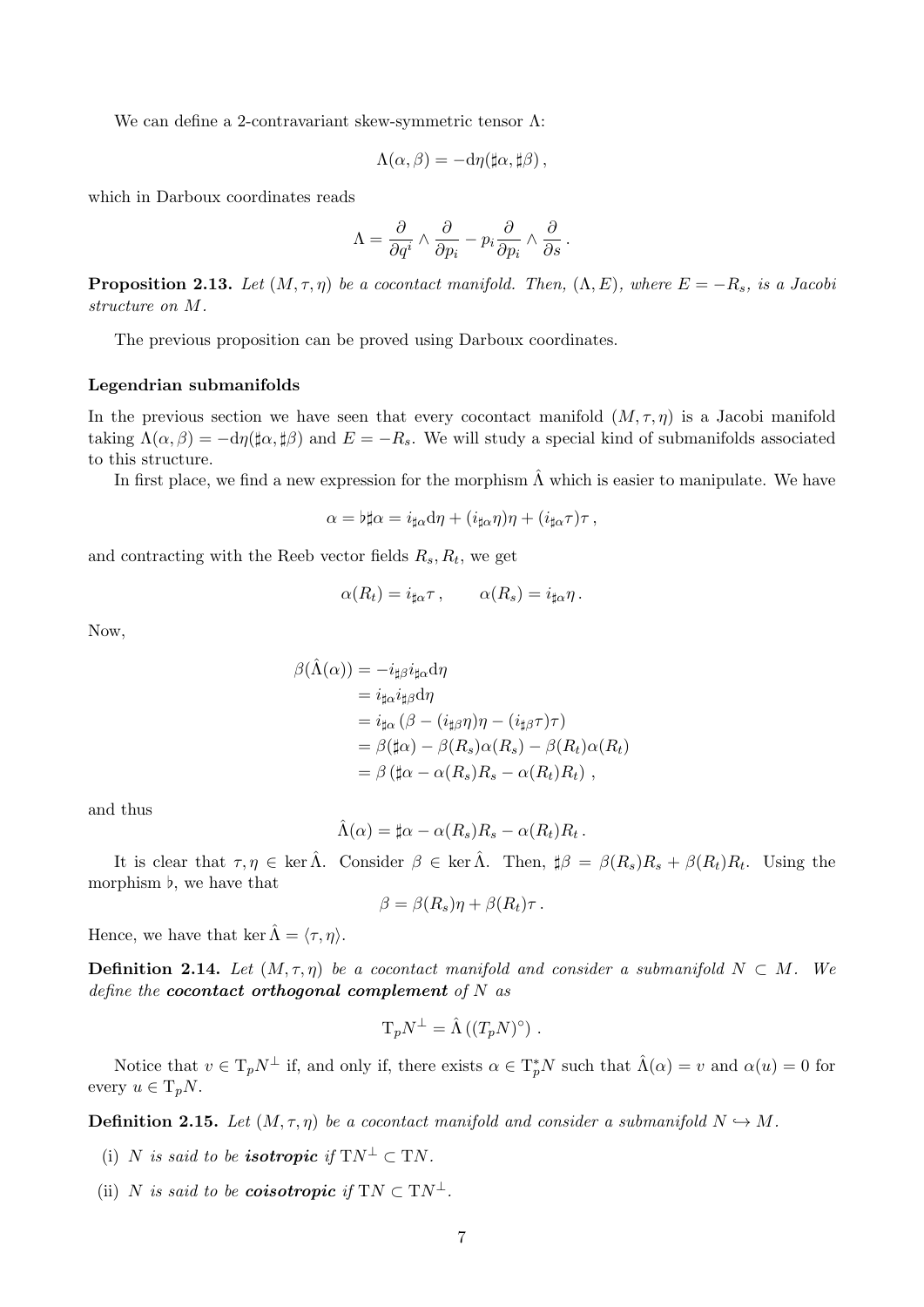(iii) N is said to be **Legendrian** if  $TN = TN^{\perp}$ .

The following theorem characterizes coisotropic and Legendrian submanifolds.

**Theorem 2.16.** Consider a cocontact manifold  $(M, \tau, \eta)$  with dim  $M = 2n + 2$  and a submanifold  $j: N \hookrightarrow M$ . Then,

- (i) N is coisotropic if and only if  $j^*\eta = 0$  and  $j^*\tau = 0$ .
- (ii) N is Legendrian if and only if  $j^*\eta = 0$ ,  $j^*\tau = 0$  and  $\dim N = n$ .
- *Proof.* (i) Suppose  $TN \subset TN^{\perp}$ . Let  $v \in T_pN$ , then  $v \in T_pN^{\perp}$  and hence there exists some  $\alpha \in T_p^*N$ such that  $\hat{\Lambda}(\alpha) = v$  and  $\alpha(u) = 0$  for every  $u \in T_nN$ . Then,

$$
\eta(v) = \eta(\hat{\Lambda}(\alpha)) = \eta(\sharp \alpha) - \alpha(R_s)R_s - 0 = 0.
$$

Since  $\eta_p(v) = 0$  for every  $p \in N$  and every  $v \in T_pN$ , we have  $j^*\eta = 0$ . Analogously,  $j^*\tau = 0$ . Conversely, suppose  $j^*\eta = 0$  and  $j^*\tau = 0$ . Let  $v \in T_pN$ . We want to check that  $v \in T_pN^{\perp}$ . Consider

 $\alpha = i_{\eta} \mathrm{d} \eta \, .$ 

Since  $j^*\eta = 0$ , we have  $j^*d\eta = dj^*\eta = 0$  and thus  $i_u i_v d\eta = \alpha(u) = 0$  for every  $u \in T_pN$ . Now, we want to check that

$$
v = \hat{\Lambda}(\alpha) = \sharp \alpha - \alpha(R_s)R_s - \alpha(R_t)R_t = \sharp \alpha.
$$

Since  $\flat$  is an isomorphism, this is the same as checking that  $\flat(v) = \alpha$ , which is obvious taking into account that  $j^*\eta = 0$  and  $j^*\tau = 0$ . Finally, we have already proved that  $\alpha(T_pN) = 0$ .

(ii) Suppose that  $TN = TN^{\perp}$  and let  $k = \dim N$ . Thus, at any point  $p \subset N$ ,

 $\dim T_p N^{\circ} = 2n + 2 - \dim T_p N = 2n + 2 - k$ .

Since TN  $\subset \mathrm{T}N^{\perp}$ , we have that  $\tau_p, \eta_p \in \mathrm{T}_pN^{\circ}$  and then ker  $\hat{\Lambda}_p \subset \mathrm{T}_pN^{\circ}$ . Now, since  $T_pN =$  $T_p N^{\perp} = \hat{\Lambda}_p(\mathrm{T}_p N^{\circ}),$ 

$$
\underbrace{\dim T_p N^{\circ}}_{2n+2-k} = \underbrace{\dim \hat{\Lambda}_p (T_p N^{\circ})}_{k} + \underbrace{\dim \ker \hat{\Lambda}_p}_{2},
$$

which implies that  $k = n$ .

Conversely, we have that  $2n+2-n = \dim T_pN^{\perp} + 2$  and thus  $\dim T_pN^{\perp} = n = \dim T_pN$ . Since  $T_pN \subset T_pN^{\perp}$ , it is clear that  $T_pN = T_pN^{\perp}$ .

<span id="page-7-1"></span> $\Box$ 

## <span id="page-7-0"></span>3 Cocontact Hamiltonian systems

We can use the cocontact geometric framework developed in the previous section to deal with Hamiltonian systems with dissipation and with explicit time dependence.

**Definition 3.1.** A cocontact Hamiltonian system is tuple  $(M, \tau, \eta, H)$  where  $(M, \tau, \eta)$  is a cocontact manifold and  $H \in \mathscr{C}^{\infty}(M)$  is a Hamiltonian function.

The cocontact Hamilton equations for a curve  $\psi: I \subset \mathbb{R} \to M$  are

$$
\begin{cases}\ni(\psi')d\eta = dH - (\mathscr{L}_{R_s}H)\eta - (\mathscr{L}_{R_t}H)\tau, \\
i(\psi')\eta = -H, \\
i(\psi')\tau = 1,\n\end{cases}
$$
\n(2)

where  $\psi' : I \subset \mathbb{R} \to TM$  is the canonical lift of the curve  $\psi$  to the tangent bundle TM.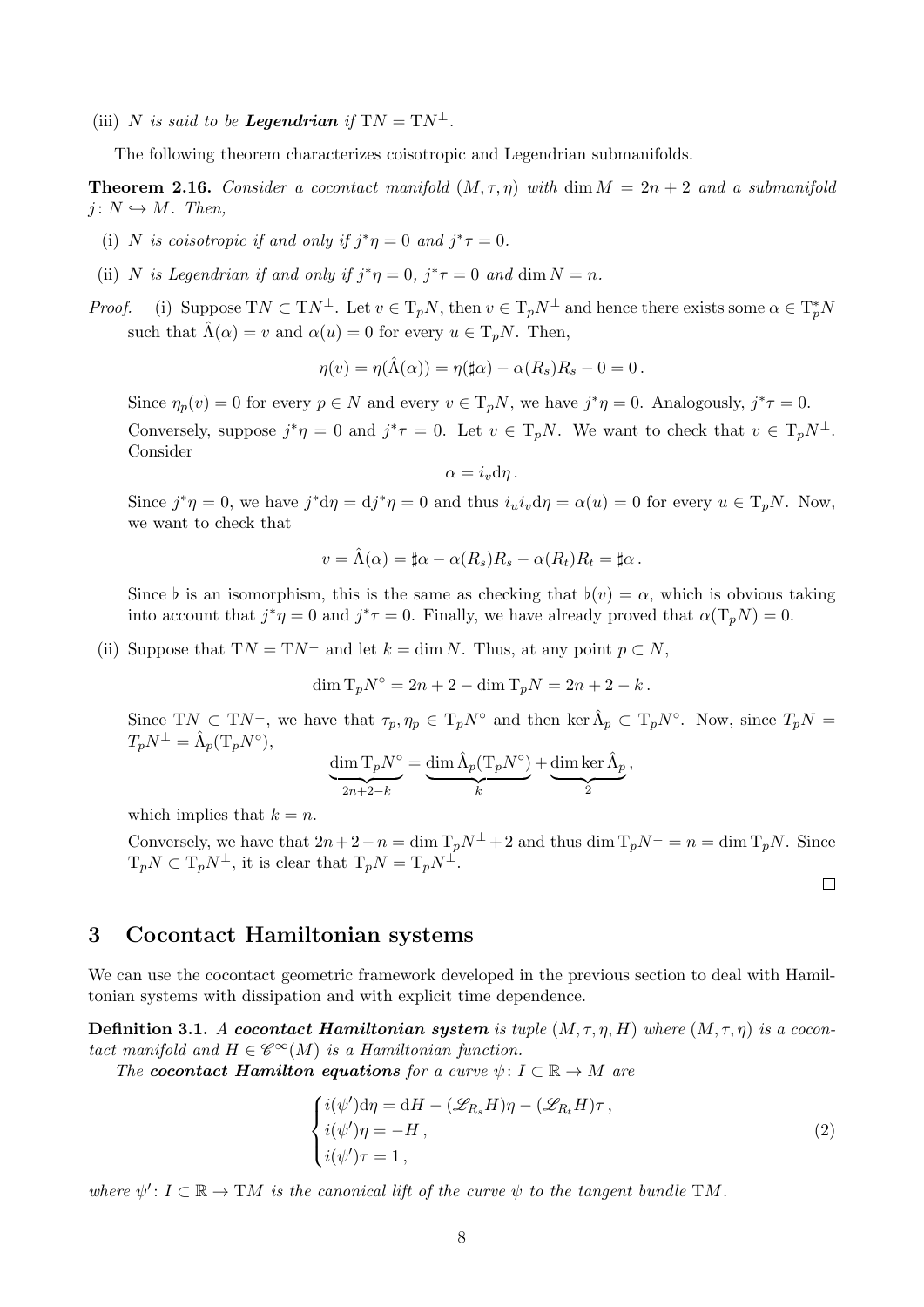Let us express these equations using Darboux coordinates (see Theorem [2.7\)](#page-3-0). Consider the curve  $\psi(r) = (f(r), q^{i}(r), p_{i}(r), s(r))$ . The third equation in [\(2\)](#page-7-1) imposes that  $f(r) = r$ , thus we will denote  $r \equiv t$ . The other equations become:

$$
\begin{cases}\n\dot{q}^i = \frac{\partial H}{\partial p_i}, \\
\dot{p}_i = -\left(\frac{\partial H}{\partial q^i} + p_i \frac{\partial H}{\partial s}\right), \\
\dot{s} = p_i \frac{\partial H}{\partial p_i} - H.\n\end{cases}
$$

We can give another interpretation of these equations using vector fields.

**Definition 3.2.** Let  $(M, \tau, \eta, H)$  be a cocontact Hamiltonian system. The **cocontact Hamiltonian** equations for a vector field  $X \in \mathfrak{X}(M)$  are:

<span id="page-8-2"></span>
$$
\begin{cases}\ni(X)\mathrm{d}\eta = \mathrm{d}H - (\mathscr{L}_{R_s}H)\eta - (\mathscr{L}_{R_t}H)\tau, \\
i(X)\eta = -H, \\
i(X)\tau = 1.\n\end{cases} \tag{3}
$$

Equations [\(3\)](#page-8-2) can be rewritten using the isomorphism  $\flat$  as

$$
\flat(X) = dH - (\mathscr{L}_{R_s}H + H)\eta + (1 - \mathscr{L}_{R_t}H)\tau.
$$

Therefore, it is clear that the cocontact Hamilton equations [\(3\)](#page-8-2) have a unique solution. The solution to this equations is called the **cocontact Hamiltonian vector field**, and will be denoted by  $X_H$ .

Remark 3.3. It can be seen that this notion of Hamiltonian vector field coincides with the one for the associated Jacobi manifold given in the preceding section.

**Proposition 3.4.** Let X be a vector field in M. Then every integral curve  $\psi : U \subset \mathbb{R} \to M$  of X satisfies the cocontact equations  $(2)$  if, and only if, X is a solution to  $(3)$ .

*Proof.* This is a direct consequence of equations [\(2\)](#page-7-1) and [\(3\)](#page-8-2), and the fact that any point of M is in the image of an integral curve of X.  $\Box$ 

## <span id="page-8-0"></span>4 Cocontact Lagrangian systems

#### <span id="page-8-1"></span>4.1 Lagrangian phase space and geometric structures

Let Q be a smooth n-dimensional manifold. Consider the product manifold  $\mathbb{R}\times TQ\times\mathbb{R}$  endowed with natural coordinates  $(t, q^i, v^i, s)$ . We have the canonical projections

| $\tau_1\colon \mathbb{R}\times TQ\times\mathbb{R}\to\mathbb{R}$ ,                            | $\tau_1(t, v_q, s) = t$ ,         |
|----------------------------------------------------------------------------------------------|-----------------------------------|
| $\tau_2 \colon \mathbb{R} \times TQ \times \mathbb{R} \to TQ$ ,                              | $\tau_2(t, v_q, s) = v_q$ ,       |
| $\tau_3\colon \mathbb{R}\times TQ\times\mathbb{R}\to\mathbb{R}$ ,                            | $\tau_3(t, v_q, s) = s,$          |
| $\tau_0: \mathbb{R} \times TQ \times \mathbb{R} \to \mathbb{R} \times Q \times \mathbb{R}$ , | $\tau_0(t, v_q, s) = (t, q, s)$ . |

Notice that  $\tau_2$  and  $\tau_0$  are the projection maps of two vector bundle structures. Usually, we will have in mind the projection  $\tau_0$ . In fact, the vector bundle  $\mathbb{R} \times TQ \times \mathbb{R} \longrightarrow \mathbb{R} \times Q \times \mathbb{R}$  is the pull-back of the tangent bundle with respect to the map  $\mathbb{R} \times Q \times \mathbb{R} \to Q$ .

Our goal is to develop a time-dependent contact Lagrangian formalism on the manifold  $\mathbb{R}\times TQ\times\mathbb{R}$ . The usual geometric structures of the tangent bundle can be naturally extended to the cocontact Lagrangian phase space  $\mathbb{R} \times TQ \times \mathbb{R}$ . In particular, the vertical endomorphism of  $T(TQ)$  yields a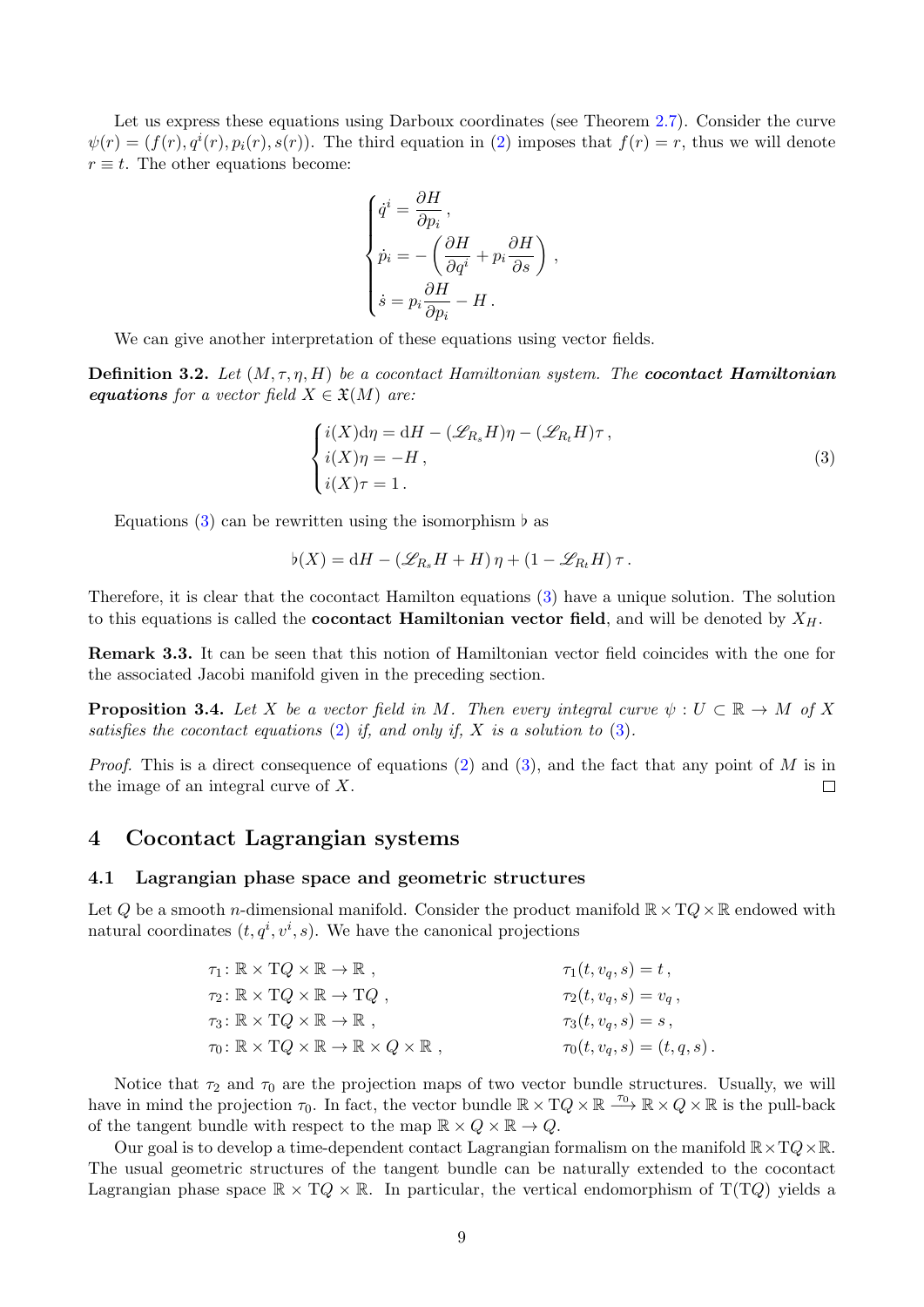$\tau_0$ -vertical endomorphism  $\mathcal{J} : T(\mathbb{R} \times TQ \times \mathbb{R}) \to T(\mathbb{R} \times TQ \times \mathbb{R})$ . In the same way, the Liouville vector field on the fibre bundle TQ gives a Liouville vector field  $\Delta \in \mathfrak{X}(\mathbb{R} \times TQ \times \mathbb{R})$ . Actually, this Liouville vector field coincides with the Liouville vector field of the vector bundle  $\tau_0$ . The local expressions of these objects in Darboux coordinates are

$$
\mathcal{J} = \frac{\partial}{\partial v^i} \otimes \mathrm{d} q^i \,, \quad \Delta = v^i \, \frac{\partial}{\partial v^i} \,.
$$

**Definition 4.1.** Let  $\mathbf{c} : \mathbb{R} \to \mathbb{R} \times Q \times \mathbb{R}$  be a path, with  $\mathbf{c} = (\mathbf{c}_1, \mathbf{c}_2, \mathbf{c}_3)$ . The prolongation of  $\mathbf{c}$  to  $\mathbb{R} \times TQ \times \mathbb{R}$  is the path

$$
\mathbf{\tilde{c}}=(\mathbf{c}_1,\mathbf{c}_2',\mathbf{c}_3)\colon\mathbb{R}\longrightarrow\mathbb{R}\times\mathrm{T} Q\times\mathbb{R}\,,
$$

where  $\mathbf{c}'_2$  is the velocity curve of  $\mathbf{c}_2$ . Every path  $\tilde{\mathbf{c}}$  which is the prolongation of a path  $\mathbf{c} \colon \mathbb{R} \to \mathbb{R} \times Q \times \mathbb{R}$ is said to be **holonomic**. A vector field  $\Gamma \in \mathfrak{X}(\mathbb{R} \times TQ \times \mathbb{R})$  is said to satisfy the **second-order** condition (for short: it is a SODE) when all of its integral curves are holonomic.

This definition can be equivalently expressed in terms of the canonical structures defined above:

**Proposition 4.2.** A vector field  $\Gamma \in \mathfrak{X}(\mathbb{R} \times TQ \times \mathbb{R})$  is a sode if, and only if,  $\mathcal{J} \circ \Gamma = \Delta$ .

In natural coordinates, if  $\mathbf{c}(r) = (t(r), c^i(r), s(r))$ , then

$$
\tilde{\mathbf{c}}(r) = \left(t(r), c^i(r), \frac{dc^i}{dr}(r), s(r)\right).
$$

The local expression of a SODE is

$$
\Gamma = f\frac{\partial}{\partial t} + v^i \frac{\partial}{\partial q^i} + G^i \frac{\partial}{\partial v^i} + g \frac{\partial}{\partial s}.
$$
\n(4)

So, in coordinates a SODE defines a system of differential equations of the form

$$
\frac{dt}{dr} = f(t, q, \dot{q}, s), \quad \frac{d^2 q^i}{dr^2} = G^i(t, q, \dot{q}, s), \quad \frac{ds}{dr} = g(t, q, \dot{q}, s).
$$

#### <span id="page-9-0"></span>4.2 Cocontact Lagrangian systems

**Definition 4.3.** A Lagrangian function is a function  $\mathcal{L}: \mathbb{R} \times TQ \times \mathbb{R} \to \mathbb{R}$ . The Lagrangian energy associated to L is the function  $E_{\mathcal{L}} := \Delta(\mathcal{L}) - \mathcal{L} \in \mathscr{C}^{\infty}(\mathbb{R} \times TQ \times \mathbb{R})$ . The Cartan forms associated to  $\mathcal L$  are defined as

$$
\theta_{\mathcal{L}} = {}^{t}\mathcal{J} \circ d\mathcal{L} \in \Omega^{1}(\mathbb{R} \times TQ \times \mathbb{R}), \quad \omega_{\mathcal{L}} = -d\theta_{\mathcal{L}} \in \Omega^{2}(\mathbb{R} \times TQ \times \mathbb{R}). \tag{5}
$$

The contact Lagrangian form is

$$
\eta_{\mathcal{L}} = ds - \theta_{\mathcal{L}} \in \Omega^1(\mathbb{R} \times TQ \times \mathbb{R}).
$$

Notice that  $d\eta_{\mathcal{L}} = \omega_{\mathcal{L}}$ . The couple  $(\mathbb{R} \times TQ \times \mathbb{R}, \mathcal{L})$  is a **cocontact Lagrangian system**.

Taking natural coordinates  $(t, q^i, v^i, s)$  in  $\mathbb{R} \times TQ \times \mathbb{R}$ , the form  $\eta_{\mathcal{L}}$  is written as

$$
\eta_{\mathcal{L}} = ds - \frac{\partial \mathcal{L}}{\partial v^i} dq^i ,\qquad (6)
$$

.

and consequently

$$
\mathrm{d}\eta_{\mathcal{L}} = -\frac{\partial^2 \mathcal{L}}{\partial t \partial v^i} \mathrm{d} t \wedge \mathrm{d} q^i - \frac{\partial^2 \mathcal{L}}{\partial q^j \partial v^i} \mathrm{d} q^j \wedge \mathrm{d} q^i - \frac{\partial^2 \mathcal{L}}{\partial v^j \partial v^i} \mathrm{d} v^j \wedge \mathrm{d} q^i - \frac{\partial^2 \mathcal{L}}{\partial s \partial v^i} \mathrm{d} s \wedge \mathrm{d} q^i
$$

Notice that, in general, given a cocontact Lagrangian system  $(\mathbb{R} \times TQ \times \mathbb{R}, \mathcal{L})$ , the family  $(\mathbb{R} \times TQ \times$  $\mathbb{R}, \tau = dt, \eta_{\mathcal{L}}, E_{\mathcal{L}}$  is not a cocontact Hamiltonian system because condition  $\tau \wedge \eta \wedge (d\eta_{\mathcal{L}})^n \neq 0$  is not fulfilled. The Legendre map characterizes which Lagrangian functions will give cocontact Hamiltonian systems.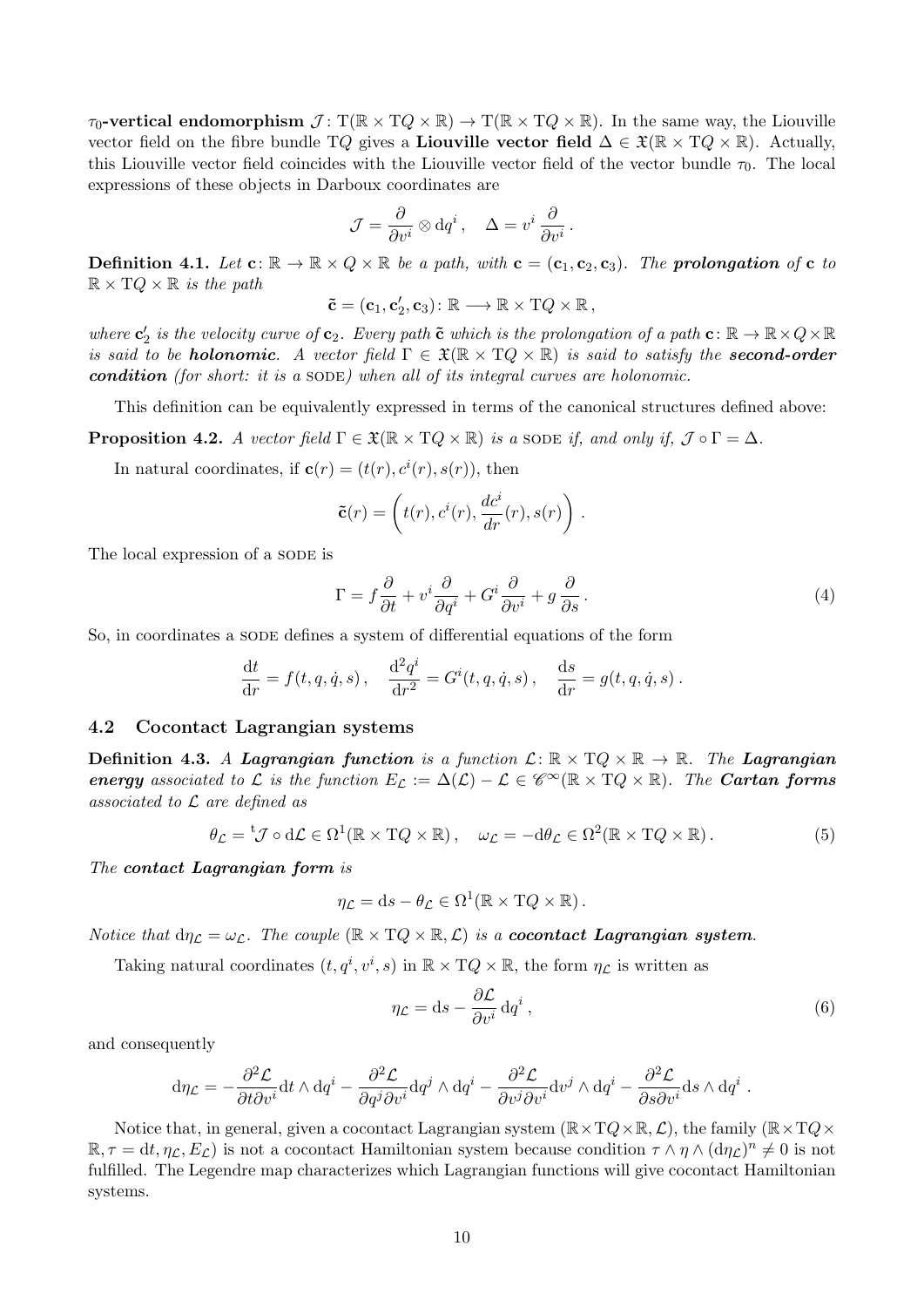**Definition 4.4.** Given a Lagrangian  $\mathcal{L}: \mathbb{R} \times TQ \times \mathbb{R} \to \mathbb{R}$ , its **Legendre map** is the fibre derivative of L, considered as a function on the vector bundle  $\tau_0 \colon \mathbb{R} \times TQ \times \mathbb{R} \to \mathbb{R} \times Q \times \mathbb{R}$ ; that is, the map  $\mathcal{FL} \colon \mathbb{R} \times TQ \times \mathbb{R} \to \mathbb{R} \times T^*Q \times \mathbb{R}$  given by

$$
\mathcal{FL}(t, v_q, s) = (t, \mathcal{FL}(t, \cdot, s)(v_q), s) ,
$$

where  $\mathcal{FL}(t, \cdot, s)$  is the usual Legendre map associated to the Lagrangian  $\mathcal{L}(t, \cdot, s)$ :  $TQ \to \mathbb{R}$  with t and s freezed.

Notice that the Cartan forms can also be defined as

$$
\theta_{\mathcal{L}} = \mathcal{FL}^*(\pi^*\theta), \quad \omega_{\mathcal{L}} = \mathcal{FL}^*(\pi^*\omega),
$$

where  $\theta$  and  $\omega$  are the canonical 1- and 2-forms of the cotangent bundle and  $\pi$  is the natural projection  $\pi: \mathbb{R} \times T^*Q \times \mathbb{R} \to T^*Q$  (see Example [2.4\)](#page-2-2).

<span id="page-10-0"></span>**Proposition 4.5.** For a Lagrangian function  $\mathcal{L}$  the following conditions are equivalent:

- (i) The Legendre map  $\mathcal{FL}$  is a local diffeomorphism.
- (ii) The fibre Hessian  $\mathcal{F}^2 \mathcal{L} \colon \mathbb{R} \times TQ \times \mathbb{R} \longrightarrow (\mathbb{R} \times T^*Q \times \mathbb{R}) \otimes (\mathbb{R} \times T^*Q \times \mathbb{R})$  of  $\mathcal{L}$  is everywhere nondegenerate (the tensor product is of vector bundles over  $\mathbb{R} \times Q \times \mathbb{R}$ ).

(iii)  $(\mathbb{R} \times TQ \times \mathbb{R}, dt, \eta_C)$  is a cocontact manifold.

The proof of this result can be easily done using natural coordinates, where

$$
\mathcal{FL} : (t, q^i, v^i, s) \longrightarrow \left(t, q^i, \frac{\partial L}{\partial v^i}, s\right),
$$

and

$$
\mathcal{F}^2 \mathcal{L}(t, q^i, v^i, s) = (t, q^i, W_{ij}, s), \text{ with } W_{ij} = \left(\frac{\partial^2 \mathcal{L}}{\partial v^i \partial v^j}\right).
$$

And the three conditions in the above proposition are equivalent to say that the matrix  $W = (W_{ij})$  is everywhere regular, hence they are equivalent.

**Definition 4.6.** A Lagrangian function  $\mathcal{L}$  is said to be **regular** if the equivalent conditions in Proposi-tion [4.5](#page-10-0) hold. Otherwise L is called a **singular** Lagrangian. In particular, L is said to be hyperregular if  $FL$  is a global diffeomorphism.

Remark 4.7. As a result of the preceding definitions and results, every *regular* cocontact Lagrangian system has associated the cocontact Hamiltonian system  $(\mathbb{R} \times TQ \times \mathbb{R}, dt, \eta_c, E_c)$ .

Given a regular cocontact Lagrangian system  $(\mathbb{R} \times TQ \times \mathbb{R}, \mathcal{L})$ , from Proposition [2.6](#page-3-1) we have that the Reeb vector fields  $R_t^{\mathcal{L}}, R_s^{\mathcal{L}} \in \mathfrak{X}(\mathbb{R} \times TQ \times \mathbb{R})$  for this system are uniquely determined by the relations

$$
\begin{cases}\ni(R_t^{\mathcal{L}})dt = 1, \\
i(R_t^{\mathcal{L}})\eta_{\mathcal{L}} = 0, \\
i(R_t^{\mathcal{L}})d\eta_{\mathcal{L}} = 0, \\
i(R_s^{\mathcal{L}})d\eta_{\mathcal{L}} = 0.\n\end{cases}\n\begin{cases}\ni(R_s^{\mathcal{L}})dt = 0, \\
i(R_s^{\mathcal{L}})\eta_{\mathcal{L}} = 1, \\
i(R_s^{\mathcal{L}})d\eta_{\mathcal{L}} = 0.\n\end{cases}
$$

Their local expressions are

$$
R_t^{\mathcal{L}} = \frac{\partial}{\partial t} - W^{ij} \frac{\partial^2 \mathcal{L}}{\partial t \partial v^j} \frac{\partial}{\partial v^i},
$$
  

$$
R_s^{\mathcal{L}} = \frac{\partial}{\partial s} - W^{ij} \frac{\partial^2 \mathcal{L}}{\partial s \partial v^j} \frac{\partial}{\partial v^i},
$$

where  $W^{ij}$  is the inverse of the Hessian matrix of the Lagrangian  $\mathcal{L}$ , namely  $W^{ij}W_{jk} = \delta^i_k$ .

Notice that if the Lagrangian function  $\mathcal L$  is singular, the Reeb vector fields are not uniquely determined. This will be discussed in the next section.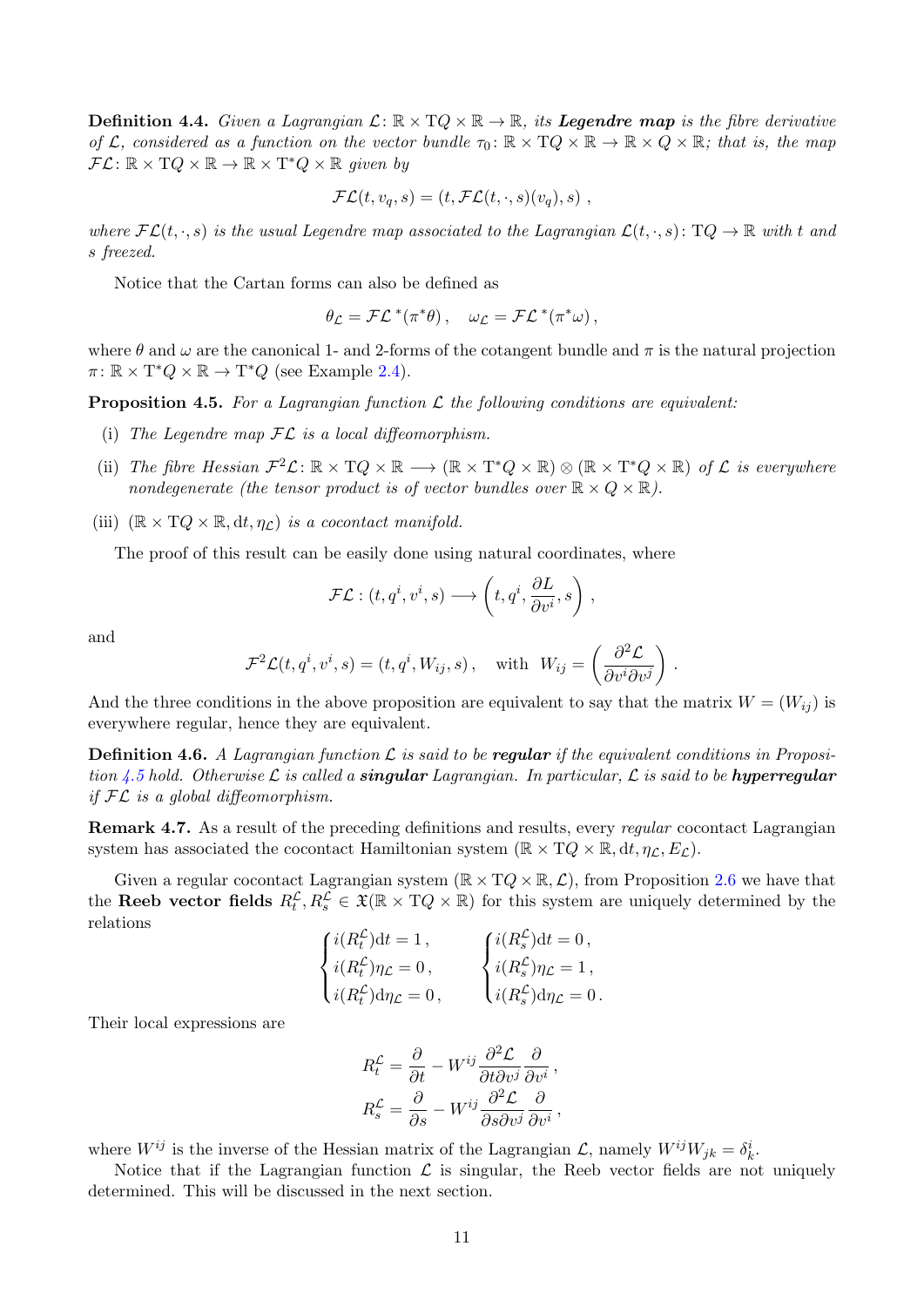#### <span id="page-11-0"></span>4.3 The Herglotz–Euler–Lagrange equations

<span id="page-11-15"></span>**Definition 4.8.** Let  $(\mathbb{R} \times TQ \times \mathbb{R}, \mathcal{L})$  be a regular contact Lagrangian system.

The **Herglotz–Euler–Lagrange equations** for a holonomic curve  $\tilde{\mathbf{c}}: I \subset \mathbb{R} \to \mathbb{R} \times TQ \times \mathbb{R}$  are

$$
\begin{cases}\ni(\tilde{\mathbf{c}}')d\eta_{\mathcal{L}} = \left(dE_{\mathcal{L}} - (\mathscr{L}_{R_t^{\mathcal{L}}}E_{\mathcal{L}})dt - (\mathscr{L}_{R_s^{\mathcal{L}}}E_{\mathcal{L}})\eta_{\mathcal{L}}\right) \circ \tilde{\mathbf{c}}\,,\\ \ni(\tilde{\mathbf{c}}')\eta_{\mathcal{L}} = -E_{\mathcal{L}} \circ \tilde{\mathbf{c}}\,,\\ \ni(\tilde{\mathbf{c}}')dt = 1\,,\end{cases} \tag{7}
$$

where  $\tilde{\mathbf{c}}': I \subset \mathbb{R} \to \mathrm{T}(\mathbb{R} \times \mathrm{T} Q \times \mathbb{R})$  denotes the canonical lifting of  $\tilde{\mathbf{c}}$  to  $\mathrm{T}(\mathbb{R} \times \mathrm{T} Q \times \mathbb{R})$ . The cocontact Lagrangian equations for a vector field  $X_{\mathcal{L}} \in \mathfrak{X}(\mathbb{R} \times TQ \times \mathbb{R})$  are

$$
\begin{cases}\ni(X_{\mathcal{L}})\mathrm{d}\eta_{\mathcal{L}} = \mathrm{d}E_{\mathcal{L}} - (\mathscr{L}_{R_t^{\mathcal{L}}}E_{\mathcal{L}})\mathrm{d}t - (\mathscr{L}_{R_s^{\mathcal{L}}}E_{\mathcal{L}})\eta_{\mathcal{L}},\\ i(X_{\mathcal{L}})\eta_{\mathcal{L}} = -E_{\mathcal{L}},\\ i(X_{\mathcal{L}})\mathrm{d}t = 1.\end{cases}
$$
\n(8)

The vector field which is the only solution to these equations is called the **cocontact Lagrangian** vector field.

Notice that a cocontact Lagrangian vector field is a cocontact Hamiltonian vector field for the function  $E_{\mathcal{L}}$  (and the cocontact structure  $(dt, \eta_{\mathcal{L}})$ ).

In natural coordinates, for a holonomic curve  $\tilde{\mathbf{c}}(r) = (t(r), q^{i}(r), \dot{q}^{i}(r), s(r))$ , equations [\(7\)](#page-11-1) are

<span id="page-11-3"></span><span id="page-11-2"></span><span id="page-11-1"></span>
$$
\dot{t} = 1, \tag{9}
$$

<span id="page-11-7"></span><span id="page-11-6"></span><span id="page-11-4"></span>
$$
\dot{s} = \mathcal{L},\tag{10}
$$

$$
\dot{t}\frac{\partial^2 \mathcal{L}}{\partial t \partial v^i} + \dot{q}^j \frac{\partial^2 \mathcal{L}}{\partial q^j \partial v^i} + \ddot{q}^j \frac{\partial^2 \mathcal{L}}{\partial v^j \partial v^i} + \dot{s}\frac{\partial^2 \mathcal{L}}{\partial s \partial v^i} - \frac{\partial \mathcal{L}}{\partial q^i} = \frac{\mathrm{d}}{\mathrm{d}r} \left(\frac{\partial \mathcal{L}}{\partial v^i}\right) - \frac{\partial \mathcal{L}}{\partial q^i} = \frac{\partial \mathcal{L}}{\partial s} \frac{\partial \mathcal{L}}{\partial v^i} \,. \tag{11}
$$

Condition [\(9\)](#page-11-2) implies that  $t(r) = r + k$ . This justifies the usual identification  $t = r$ . Meanwhile, for a vector field  $X_{\mathcal{L}} = f \frac{\partial}{\partial t} + F^i \frac{\partial}{\partial q}$  $\frac{\partial}{\partial q^i}+G^i\frac{\partial}{\partial i}$  $\frac{\partial}{\partial v^i} + g \frac{\partial}{\partial s}$ , equations [\(8\)](#page-11-3) read

$$
(F^j - v^j)\frac{\partial^2 \mathcal{L}}{\partial t \partial v^j} = 0, \qquad (12)
$$

$$
f\frac{\partial^2 \mathcal{L}}{\partial t \partial v^i} + F^j \frac{\partial^2 \mathcal{L}}{\partial q^j \partial v^i} + G^j \frac{\partial^2 \mathcal{L}}{\partial v^j \partial v^i} + g \frac{\partial^2 \mathcal{L}}{\partial s \partial v^i} - \frac{\partial \mathcal{L}}{\partial q^i} - (F^j - v^j) \frac{\partial^2 \mathcal{L}}{\partial q^i \partial v^j} = \frac{\partial \mathcal{L}}{\partial s} \frac{\partial \mathcal{L}}{\partial v^i},\tag{13}
$$

$$
(F^j - v^j)\frac{\partial^2 \mathcal{L}}{\partial v^i \partial v^j} = 0, \qquad (14)
$$

$$
(F^j - v^j)\frac{\partial^2 \mathcal{L}}{\partial s \partial v^j} = 0, \qquad (15)
$$

$$
\mathcal{L} + \frac{\partial \mathcal{L}}{\partial v^j} (F^j - v^j) - g = 0, \qquad (16)
$$

<span id="page-11-12"></span><span id="page-11-11"></span><span id="page-11-10"></span><span id="page-11-9"></span><span id="page-11-8"></span><span id="page-11-5"></span> $f = 1,$  (17)

where we have used the relations

$$
\mathscr{L}_{R_t^{\mathcal{L}}} E_{\mathcal{L}} = -\frac{\partial \mathcal{L}}{\partial t} , \quad \mathscr{L}_{R_s^{\mathcal{L}}} E_{\mathcal{L}} = -\frac{\partial \mathcal{L}}{\partial s} ,
$$

which can be easily proved taking coordinates.

<span id="page-11-16"></span>**Theorem 4.9.** If  $\mathcal{L}$  is a regular Lagrangian, then  $X_{\mathcal{L}}$  is a SODE and equations [\(12\)](#page-11-4)–[\(17\)](#page-11-5) become

$$
f = 1,\t(18)
$$

<span id="page-11-14"></span><span id="page-11-13"></span>
$$
g = \mathcal{L},\tag{19}
$$

$$
\frac{\partial^2 \mathcal{L}}{\partial t \partial v^i} + v^j \frac{\partial^2 \mathcal{L}}{\partial q^j \partial v^i} + G^j \frac{\partial^2 \mathcal{L}}{\partial v^j \partial v^i} + \mathcal{L} \frac{\partial^2 \mathcal{L}}{\partial s \partial v^i} - \frac{\partial \mathcal{L}}{\partial q^i} = \frac{\partial \mathcal{L}}{\partial s} \frac{\partial \mathcal{L}}{\partial v^i},\tag{20}
$$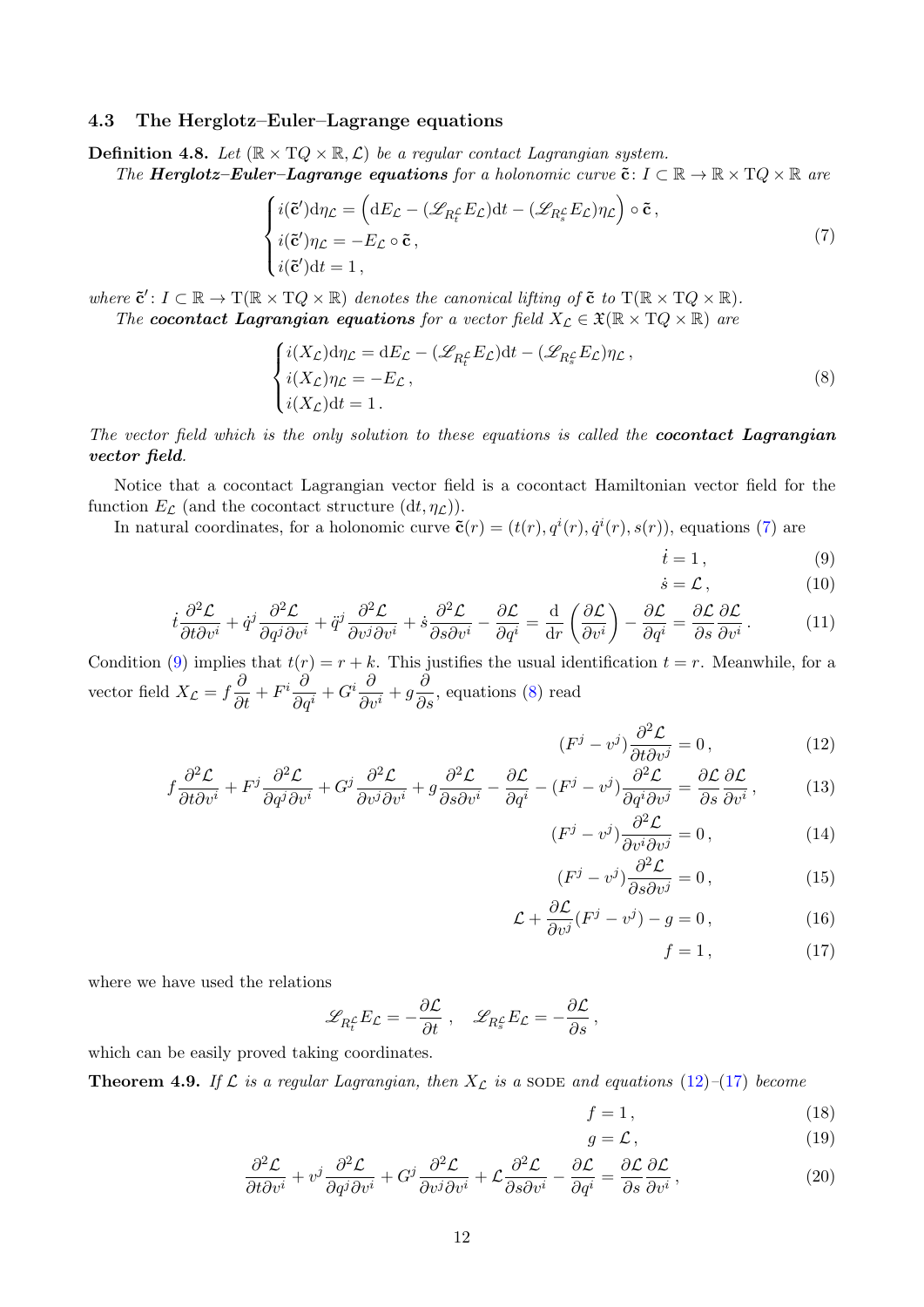which, for the integral curves of  $X_{\mathcal{L}}$ , are the **Herglotz–Euler–Lagrange equations** [\(9\)](#page-11-2), [\(10\)](#page-11-6) and  $(11).$  $(11).$ 

This sode  $X_{\mathcal{L}} \equiv \Gamma_{\mathcal{L}}$  is called the **Herglotz–Euler–Lagrange vector field** associated to the Lagrangian function L.

*Proof.* This results follows from the coordinate expressions. If  $\mathcal L$  is a regular Lagrangian, equations [\(14\)](#page-11-8) lead to  $F^i = v^i$ , which are the SODE condition for the vector field  $X_{\mathcal{L}}$ . Then, [\(12\)](#page-11-4) and [\(15\)](#page-11-9) hold identically, and  $(13)$ ,  $(16)$  and  $(17)$  give the equations  $(18)$ ,  $(19)$  and  $(20)$  or, equivalently, for the integral curves of  $X_{\mathcal{L}}$ , the Herglotz–Euler–Lagrange equations [\(9\)](#page-11-2), [\(10\)](#page-11-6) and [\(11\)](#page-11-7).  $\Box$ 

Hence, the local expression of the Herlgotz–Euler–Lagrange vector field is

$$
\Gamma_{\mathcal{L}} = \frac{\partial}{\partial t} + v^i \frac{\partial}{\partial q^i} + W^{ji} \left( \frac{\partial \mathcal{L}}{\partial q^j} - \frac{\partial^2 \mathcal{L}}{\partial t \partial v^j} - v^k \frac{\partial^2 \mathcal{L}}{\partial q^k \partial v^j} - \mathcal{L} \frac{\partial^2 \mathcal{L}}{\partial s \partial v^j} + \frac{\partial \mathcal{L}}{\partial s} \frac{\partial \mathcal{L}}{\partial v^j} \right) \frac{\partial}{\partial v^i} + \mathcal{L} \frac{\partial}{\partial s}.
$$

An integral curve of this vector field satisfies the classical Euler–Lagrange equation for dissipative systems, as can be easily verified:

$$
\frac{\mathrm{d}}{\mathrm{d}t}\left(\frac{\partial \mathcal{L}}{\partial v^i}\right) - \frac{\partial \mathcal{L}}{\partial q^i} = \frac{\partial \mathcal{L}}{\partial s}\frac{\partial \mathcal{L}}{\partial v^i}\,,\qquad \dot{s} = \mathcal{L}\,.
$$

Remark 4.10. It is interesting to point out how, in the Lagrangian formalism of dissipative systems, the expression in coordinates [\(10\)](#page-11-6) of the second Lagrangian equation [\(7\)](#page-11-1) relates the variation of the "dissipation coordinate" s to the Lagrangian function and, from here, we can identify this coordinate with the Lagrangian action,  $s = \int \mathcal{L} dt$ .

Remark 4.11. Equations [\(10\)](#page-11-6) [\(11\)](#page-11-7) coincide with those derived from the Herglotz's variational principle [\[36,](#page-26-6) [35,](#page-26-9) [28\]](#page-26-10).

## <span id="page-12-0"></span>5 The singular case

If the Hessian of the Lagrangian is not regular (in other words, the Lagrangians is singular), the construction of section [4.2](#page-9-0) does not lead to a cocontact structure, as shown in [4.5.](#page-10-0) In order to describe the dynamics of singular Lagrangians we require some minimal regularity conditions. Inspired by previous works on the singular case for contact systems [\[19\]](#page-25-12) and cosymplectic systems [\[13\]](#page-25-4) we will define precocontact structures.

#### <span id="page-12-1"></span>5.1 Precocontact structures

**Definition 5.1.** Let M be a smooth manifold and consider two one-forms  $\tau, \eta \in \Omega^1(M)$ . We define the **characteristic distribution** of  $(\tau, \eta)$  as

$$
C = \ker \tau \cap \ker \eta \cap \ker d\eta.
$$

If C has constant rank, we say that the couple  $(\tau, \eta)$  is of class  $\mathfrak{cl}(\tau, \eta) = \dim M - \text{rank } \mathcal{C}$ .

**Definition 5.2.** Consider a smooth manifold M. The couple  $(\tau, \eta)$ , where  $\tau, \eta \in \Omega^1(M)$ , is a **preco**contact structure on M if  $d\tau = 0$ , the characteristic distribution of the couple  $(\tau, \eta)$  has constant rank and  $\mathfrak{cl}(\tau, \eta) = 2r + 2 \geq 2$ . The triple  $(M, \tau, \eta)$  will be called a **precocontact manifold**.

<span id="page-12-2"></span>**Theorem 5.3** (Darboux theorem). Let  $(M, \tau, \eta)$  be a precocontact manifold with dim  $M = m$ . Then, around every point  $p \in M$ , there is a local chart  $(U; t, q^i, p_i, s, u^j)$ , where  $1 \leq i \leq r$ ,  $1 \leq j \leq c$ ,  $2r + 2 + c = m$ , such that

$$
\tau|_U = dt
$$
,  $\eta|_U = ds - p_i dq^i$ ,  $C = \left\langle \frac{\partial}{\partial u^j} \right\rangle$ .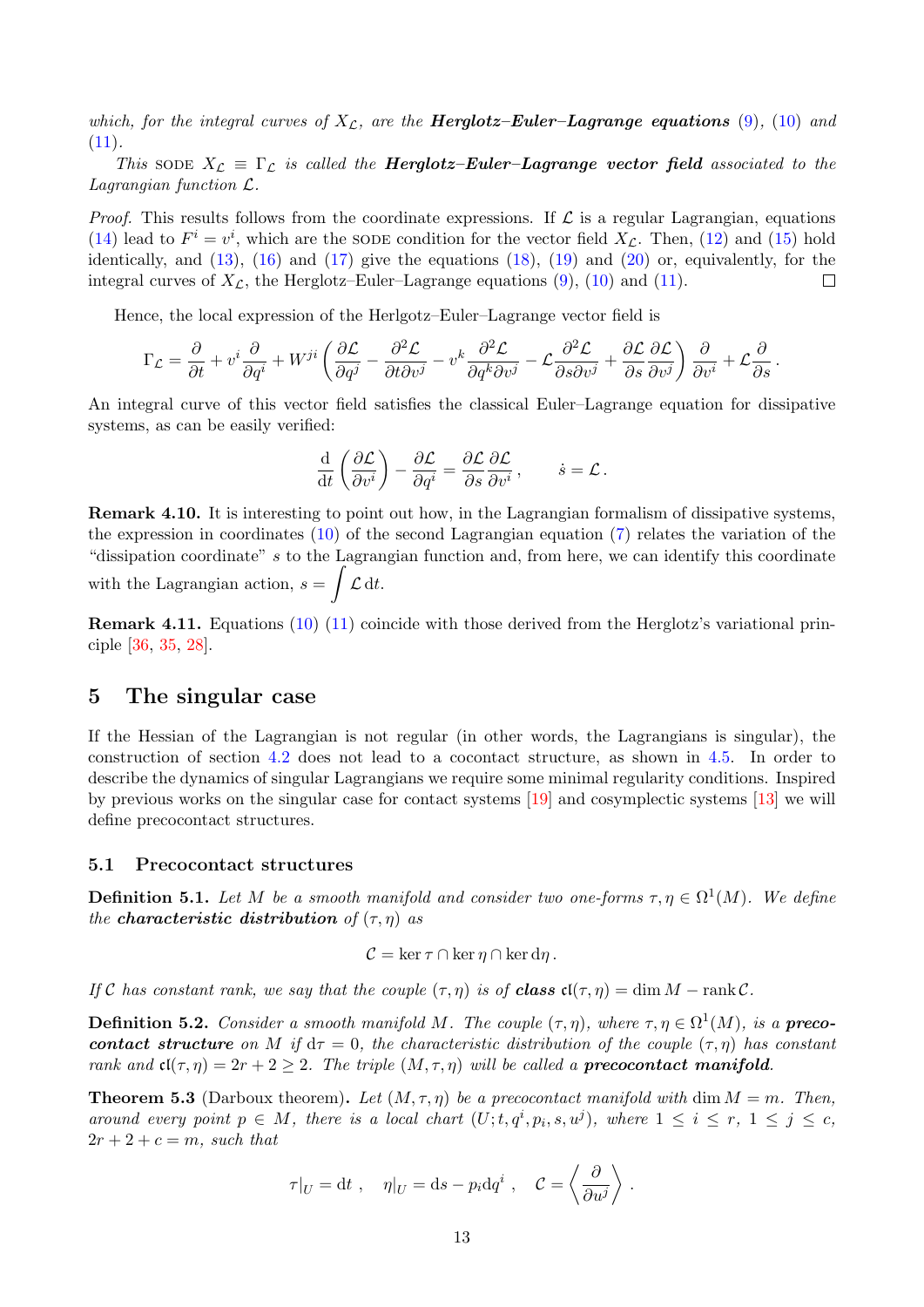*Proof.* Since the one-form  $\tau$  is closed, we have that locally  $\tau = dt$ . Moreover, ker  $\tau$  is an integrable distribution and thus induces a foliation F of M. Consider the leaf  $\mathcal{F}_0$  corresponding to  $t = t_0$ . We want to see that the class of  $\eta|_{\mathcal{F}_0}$  is odd (the definition of class of a one-form can be found in Definition VI.1.1 in [\[30\]](#page-26-11)). It is clear that, on a point  $p \in \mathcal{F}_0$ ,  $\mathcal{C} = \mathcal{C}_{\eta|_{\mathcal{F}_0}}$ . Hence,

$$
\mathfrak{cl}(\eta|_{\mathcal{F}_0}) = m - 1 - \mathrm{rank}\, \mathcal{C}_{\eta|_{\mathcal{F}_0}} = m - 1 - \mathrm{rank}\, \mathcal{C}_{t_0} = \mathfrak{cl}(\tau, \eta) - 1\,,
$$

and since  $\mathfrak{cl}(\tau, \eta) \geq 2$  is even, we have that  $\mathfrak{cl}(\eta|_{\mathcal{F}_0}) \geq 1$  is odd. Now, using Theorem VI.4.1 in [\[30\]](#page-26-11) we obtain the desired result.  $\Box$ 

**Remark 5.4.** If  $\mathfrak{cl}(\tau, \eta) = m$  then m must be even and we recover the cocontact structure introduced in Definition [2.1.](#page-2-3)

Given a precocontact manifold  $(M, \tau, \eta)$ , the morphism  $\flat$  can be defined in the same way as in the regular case:

b: TM 
$$
\longrightarrow
$$
 T<sup>\*</sup>M  
v  $\longmapsto$   $(i(v)\tau)\tau + i(v)d\eta + (i(v)\eta)\eta$ .

However, in this case it is not an isomorphism (see Proposition [5.6\)](#page-13-0).

<span id="page-13-2"></span>**Definition 5.5.** A vector field  $R_s \in \mathfrak{X}(M)$  is a **contact Reeb vector field** if

$$
\flat(R_s)=\eta\,.
$$

A vector field  $R_t \in \mathfrak{X}(M)$  is a time Reeb vector field if

$$
\flat(R_t)=\tau\,.
$$

Both kind of vector fields always exists global thanks to the theorem [5.3,](#page-12-2) and a global one can be constructed using partitions of the unity. Crucially, in the precocontact case the Reeb vector fields are not unique.

<span id="page-13-0"></span>**Proposition 5.6.** Let  $(M, \tau, \eta)$  be a precocontact structure on M. Then

$$
\mathcal{C} = \ker \tau \cap \ker \eta \cap \ker d\eta = \ker \flat = (\operatorname{Im} \flat)^{\circ}.
$$

*Proof.* We will begin by proving that ker  $\tau \cap \ker \eta \cap \ker d\eta \supseteq \ker b$ . Let  $X \in \ker b$ , then

<span id="page-13-1"></span>
$$
\flat(X) = 0. \tag{21}
$$

Let  $R_s$ ,  $R_t$  be a contact and time Reeb vector fields respectively. Contracting both sides of equation  $(21)$  with  $R_s$ , we have

$$
0 = i(R_s)i(X)d\eta + i(R_s)((i(X)\eta)\eta) + i(R_s)((i(X)\tau)\tau)
$$
  
= 
$$
-i(X)(i(R_s)d\eta)) + (i(X)\eta)(i(R_s)\eta) + (i(X)\tau)(i(R_s)\tau)
$$
  
= 
$$
i(X)\eta.
$$

On the other hand, contracting with  $R_t$ , we obtain

$$
0 = i(R_t)i(X)d\eta + i(R_t)((i(X)\eta)\eta) + i(R_t)((i(X)\tau)\tau)
$$
  
= 
$$
-i(X)(i(R_t)d\eta)) + (i(X)\eta)(i(R_t)\eta) + (i(X)\tau)(i(R_t)\tau)
$$
  
= 
$$
i(X)\tau.
$$

Hence, we also have that  $i(X)d\eta = 0$  and then  $X \in \ker \tau \cap \ker \eta \cap \ker d\eta$ . The other inclusion is trivial.

Now we will show that ker  $\flat = (\text{Im }b)^\circ$ . Let  $X \in \text{ker }b$ . By the first equality,  $i(X)\tau = 0$ ,  $i(X)\eta = 0$ and  $i(X)d\eta = 0$ . Then, for every vector field Y,

$$
i(X)\mathfrak{b}(Y) = i(X)(i(Y)\tau)\tau + i(X)i(Y)\mathrm{d}\eta + i(X)(i(Y)\eta)\eta = -i(Y)i(X)\mathrm{d}\eta = 0,
$$

and hence ker  $\flat \subset (\text{Im }\flat)^{\circ}$ . Now, as it is clear that both subspaces of  $T_pM$  have the same dimension, we have that  $\ker \flat = (\operatorname{Im} \flat)^{\circ}$ .  $\Box$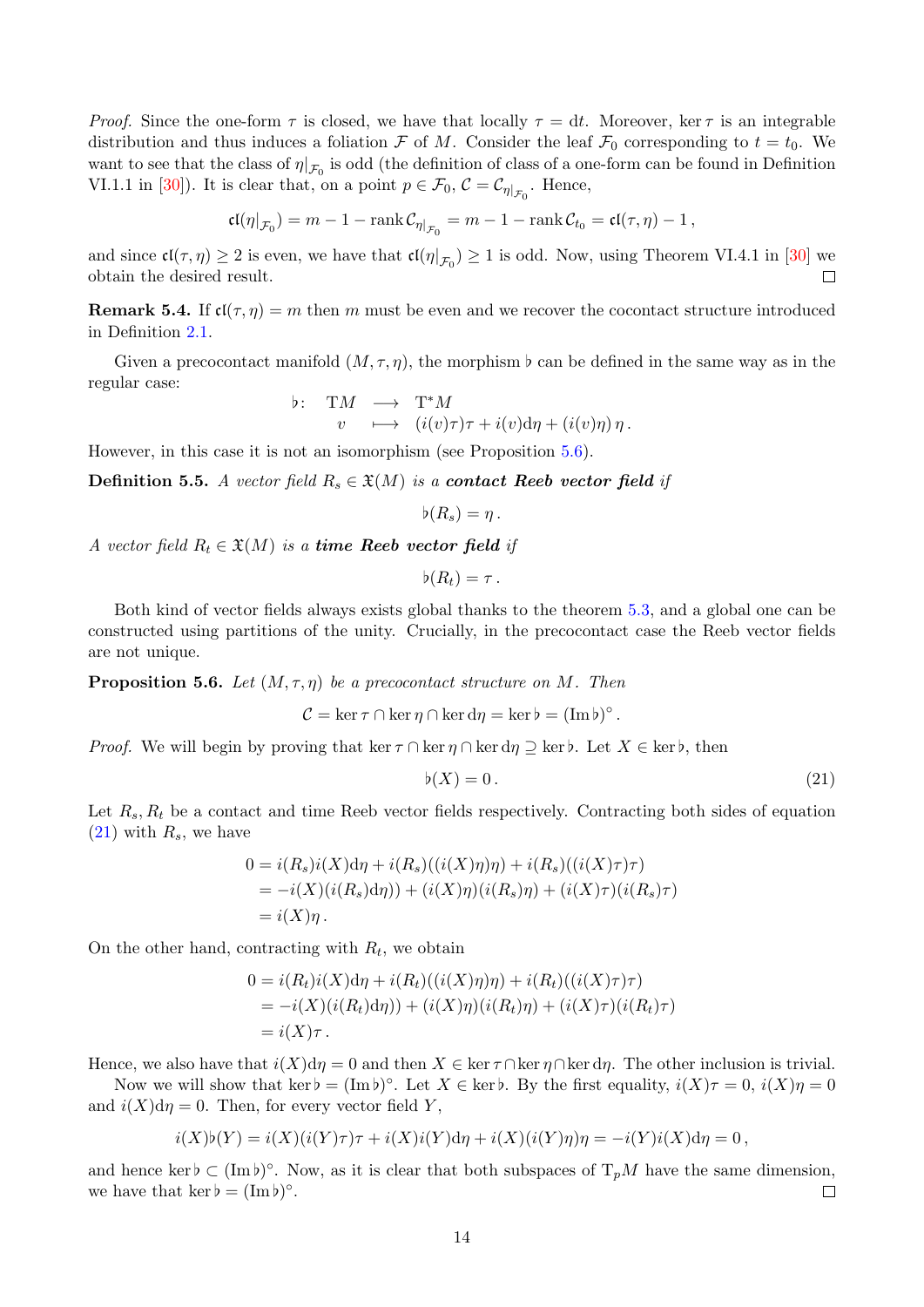Notice that if  $R_1$  and  $R_2$  are two contact (or two time) Reeb vector fields, then,  $R_1 - R_2 \in \mathcal{C}$ . Conversely, if R is a contact (time) Reeb vector field, then  $R + V$  is a contact (or time) Reeb vector field for any  $V \in \mathcal{C}$ .

**Definition 5.7.** A precocontact Hamiltonian system is a family  $(M, \tau, \eta, H)$  where  $(M, \tau, \eta)$  is a precocontact manifold and  $H \in \mathscr{C}^{\infty}(M)$  is the **Hamiltonian function** on M.

<span id="page-14-1"></span>**Definition 5.8.** Let  $(M, \tau, \eta, H)$  be a precocontact Hamiltonian system and  $R_s$  and  $R_t$  two contact and time Reeb vector fields respectively. The **precocontact Hamiltonian equation** for a vector field X is:

$$
\flat(X) = \gamma_H \,,\tag{22}
$$

where  $\gamma_H = dH - (\mathscr{L}_{R_s}H + H)\eta + (1 - \mathscr{L}_{R_t}H)\tau$ .

Equation [\(22\)](#page-14-1) has two problems in the singular case:  $\gamma_H$  depends (a priori) on the Reeb vector fields we have chosen and there may not exist a solution to the equations. Both problems are solved by applying a suitable constraint algorithm.

#### <span id="page-14-0"></span>5.2 Constraint algorithm

The aim of the constraint algorithm is to find a submanifold  $M_f \subset M$  such that there exists a solution to the equation [\(22\)](#page-14-1) which is tangent to the submanifold  $M_f$ . The algorithm has two steps: the consistency condition, where we look for the submanifold where the equation has solution, and the tangency condition, where we analyse where the solution is tangent to the submanifold. These steps are applied iteratively, but the first step is specially relevant because it will solve the multiplicity of Reeb vector fields.

Consider a  $\gamma_H$  with particular Reeb vector fields  $R_s$  and  $R_t$ .  $M_1$  is defined as the subset of the points of M where solutions exist:

$$
M_1 = \{ p \in M \mid (\gamma_H)_p \in \flat(T_p M) \}.
$$

**Theorem 5.9.** Let  $\overline{M}_1 = \{p \in M \mid (\mathscr{L}_Y H)_p = 0, \ \forall Y \in \mathcal{C}\}\$ . Then  $M_1 = \overline{M}_1$ .

*Proof.* Let  $p \in M_1$ . Then  $(\gamma_H)_p \in \mathfrak{b}(\mathrm{T}_p M) = (\mathrm{ker} \mathfrak{b})_p^{\circ} = \mathcal{C}_p^{\circ}$ . For any  $Y \in \mathcal{C}$  we have that

$$
0 = (i_Y \gamma_H)_p = (i_Y (dH - (\mathscr{L}_{R_s} H + H) \eta + (1 - \mathscr{L}_{R_t} H) \tau))_p = (\mathscr{L}_Y H)_p,
$$

because  $i_Y \tau = i_Y \eta = 0$ . Hence,  $p \in \overline{M}_1$ .

Conversely, consider  $p \in \overline{M}_1$  and  $Y \in \mathcal{C}$ . Then,  $(i_Y dH)_p = 0$ , which implies  $(i_Y \gamma_H)_p = 0$ . Thus  $(\gamma_H)_p \in (\mathcal{C})_p^{\circ} = \flat(\mathrm{T}_p M)$ . Since Y is arbitrary, we have that  $p \in M_1$ .  $\Box$ 

**Corollary 5.10.** Over  $M_1$ , the one-form  $\gamma_H$  does not depend on the choice of the Reeb vector fields.

*Proof.* Let  $\gamma_H$  as above and  $\bar{\gamma}_H$  for  $\bar{R}_t$ ,  $\bar{R}_s$ . Then,  $\gamma_H - \bar{\gamma}_H = (\mathscr{L}_{(\bar{R}_t-R_t)}H)\tau + (\mathscr{L}_{(\bar{R}_s-R_s)}H)\eta$ . Since  $\bar{R}_t - R_t, \bar{R}_s - R_s \in \mathcal{C}$ , we have that  $\gamma_H = \bar{\gamma}_H$  on  $M_1$ .  $\Box$ 

Notice that on  $M_1$ , the precocontact Hamiltonian equation for the precocontact system  $(M, \tau, \eta, H)$ does not depend on the choice of the Reeb vector fields  $R_t, R_s$ .

In  $M_1$  (which we assume to be a submanifold) there exists a solution  $X_H$  of [\(22\)](#page-14-1), but it may not be tangent to  $M_1$ . Therefore, we define

$$
M_2 = \{ p \in M_1 \mid (X_H)_p \in (T_p M_1) \},\
$$

which we also assume to be a submanifold. Iterating this procedure we can obtain a sequence of constraint submanifolds

$$
\cdots \hookrightarrow M_f \hookrightarrow \cdots \hookrightarrow M_2 \hookrightarrow M_1 \hookrightarrow M.
$$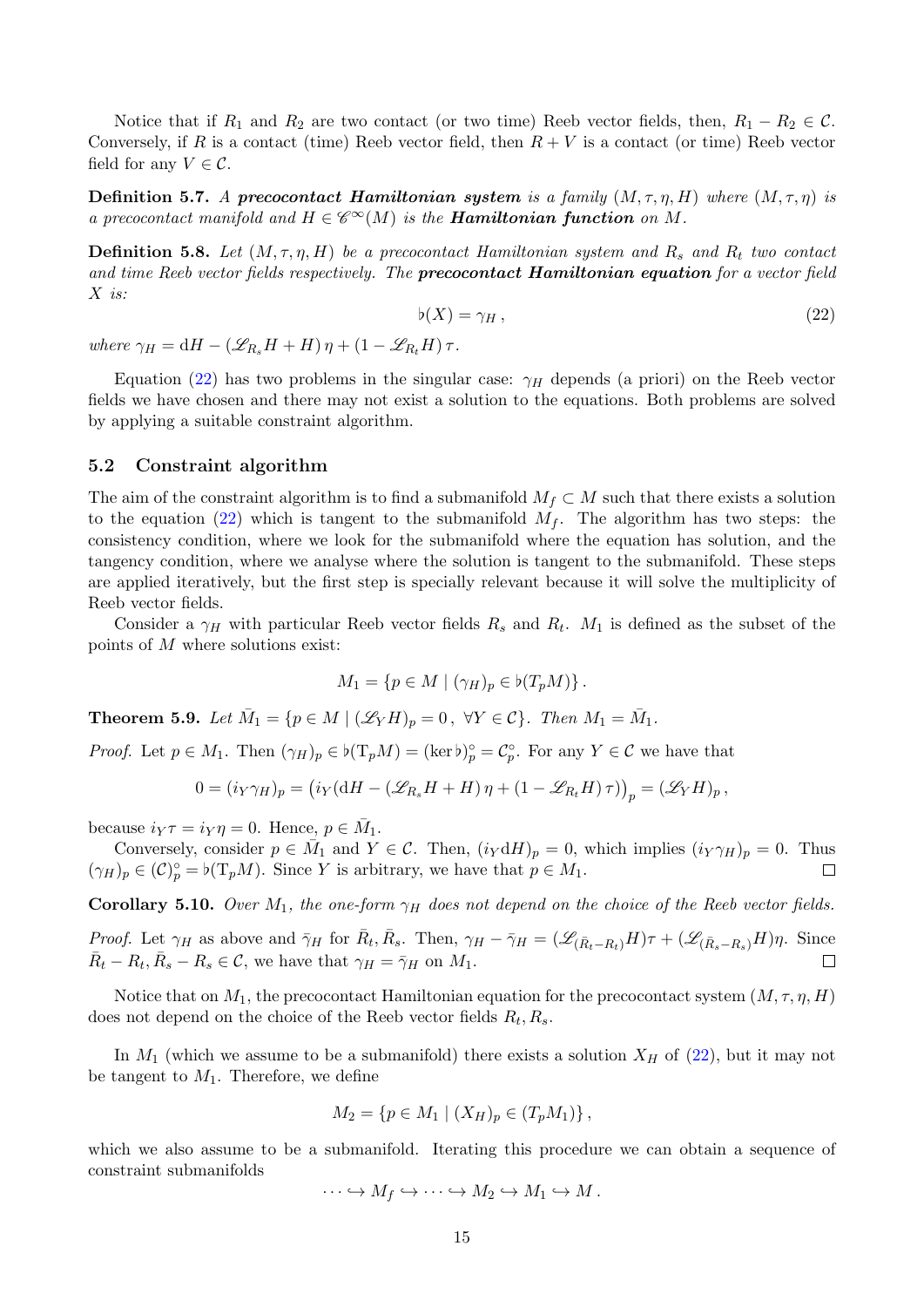If this procedure stabilizes, that is, there exists a natural number  $f \in \mathbb{N}$  such that  $M_{f+1} = M_f$ , and  $\dim M_f > 0$  we say that  $M_f$  is the final constraint submanifold. In  $M_f$  we can find solutions to equations [\(22\)](#page-14-1) which are tangent to  $M_f$ . Notice that, in the Lagrangian case, we need to impose the sode condition.

In general, the Reeb vector fields are not tangent to the submanifolds provided by this constraint algorithm. One can continue the algorithm by demanding the tangency of the Reeb vector fields, as shown in [\[19\]](#page-25-12)

#### <span id="page-15-0"></span>5.3 Precocontact Lagrangian systems

Consider a Lagrangian function  $\mathcal{L} : \mathbb{R} \times TQ \times \mathbb{R} \to \mathbb{R}$ , and the associated objects  $\eta_{\mathcal{L}}$  and  $E_{\mathcal{L}}$  as defined in Section [4.2.](#page-9-0)

**Definition 5.11.** A Lagrangian function  $\mathcal{L} : \mathbb{R} \times TQ \times \mathbb{R} \to \mathbb{R}$  is **admissible** if the Hessian of  $\mathcal{L}$  has constant rank and  $(\mathbb{R} \times TQ \times \mathbb{R}, dt, \eta_{\mathcal{L}})$  is a precocontact manifold.

Remark 5.12. Not every Lagrangian whose Hessian has constant rank leads to a precocontact structure. Consider the manifold  $\mathbb{R} \times \mathbb{T} \mathbb{R} \times \mathbb{R}$ , with coordinates  $(t, q, v, s)$ , and the Lagrangian  $\mathcal{L} = vs$ . The Hessian of  $\mathcal L$  has constant rank equal to 0, and the 1-forms are  $\tau = dt$  and  $\eta_{\mathcal L} = ds - s dq$ . We have that  $d\eta_{\mathcal{L}} = -ds \wedge dq$ , thus  $\mathfrak{cl}(\tau, \eta_{\mathcal{L}}) = 4 - 1 = 3$ , which is odd (in an set where  $s \neq 0$ ). The main problem of this structure is that there are no Reeb vector fields as defined in [5.5.](#page-13-2)

Remark 5.13. The condition of being admissible is stronger than the condition proposed in [\[19\]](#page-25-12), which is just for the Hessian to have constant rank. In light of the previous example, which can also be considered in the precontact setting, we believe it is necessary to require that the Lagrangian is admissible. Non-admissible Lagrangians will be studied in a future work.

The precocontact Herglotz–Euler–Lagrange equations are defined as in [4.8,](#page-11-15) but there is no result about the solutions like [4.9.](#page-11-16) First of all, as a precocontact system a constraint algorithm is required to find solutions and resolve the non-uniqueness of the Reeb vector fields. Moreover, the holonomy condition is not always recovered and it has to be imposed, leading to new constraints which have to be considered during the constraint algorithm.

#### <span id="page-15-1"></span>5.4 The canonical Hamiltonian formalism

In the (hyper)regular case, the Legendre transform gives a diffeomorphism between  $(\mathbb{R} \times TQ \times \mathbb{R}, dt, \eta_c)$ and  $(\mathbb{R} \times T^*Q \times \mathbb{R}, \tau = dt, \eta)$  such that  $\mathcal{FL}^*\eta = \eta_{\mathcal{L}}$ . For the singular case, the Legendre transform can be defined but, in general,  $\mathcal{P} := \text{Im}(\mathcal{FL}) = \mathcal{FL}(\mathbb{R} \times TQ \times \mathbb{R}) \subsetneq \mathbb{R} \times T^*Q \times \mathbb{R}$ . Some regularity conditions are required to assure that a Hamiltonian precocontact system can be realised on  $\mathcal{P}$ .

**Definition 5.14.** A singular Lagrangian  $\mathcal{L}$  is **almost-regular** if

- $\bullet$   $\mathcal L$  is admisible.
- $P := \text{Im}(\mathcal{FL}) = \mathcal{FL}(\mathbb{R} \times TQ \times \mathbb{R})$  is a closed submanifold of  $\mathbb{R} \times T^*Q \times \mathbb{R}$
- The Legendre map  $FL$  is a submersion onto its image
- The fibers  $\mathcal{FL}^{-1}(\mathcal{FL}(t, v_q, s)) \subset \mathbb{R} \times TQ \times \mathbb{R}$  are connected submanifolds for every  $(t, v_q, s) \in$  $\mathbb{R} \times TQ \times \mathbb{R}$ .

In the almost-regular case we can construct the triple( $P, \tau, \eta_P$ ), where  $\eta_P = j_P^* \mathcal{FL}^* \eta \in \Omega^1(\mathcal{P})$ ,  $\tau = \mathcal{FL}^*dt$  and  $j_\mathcal{P} \colon \mathcal{P} \hookrightarrow \mathbb{R} \times T^*Q \times \mathbb{R}$  is the natural embedding. Furthermore, the Lagrangian energy  $E_{\mathcal{L}}$  is  $\mathcal{FL}\text{-projectable}$ , that is, there is a unique  $H_{\mathcal{P}} \in \mathscr{C}^{\infty}(\mathcal{P})$  such that  $E_{\mathcal{L}} = (j_{\mathcal{P}} \circ \mathcal{FL})^* H_{\mathcal{P}}$ . Then,  $(\mathcal{P}, \tau, \eta_{\mathcal{P}}, H_{\mathcal{P}})$  is a precocontact Hamiltonian system.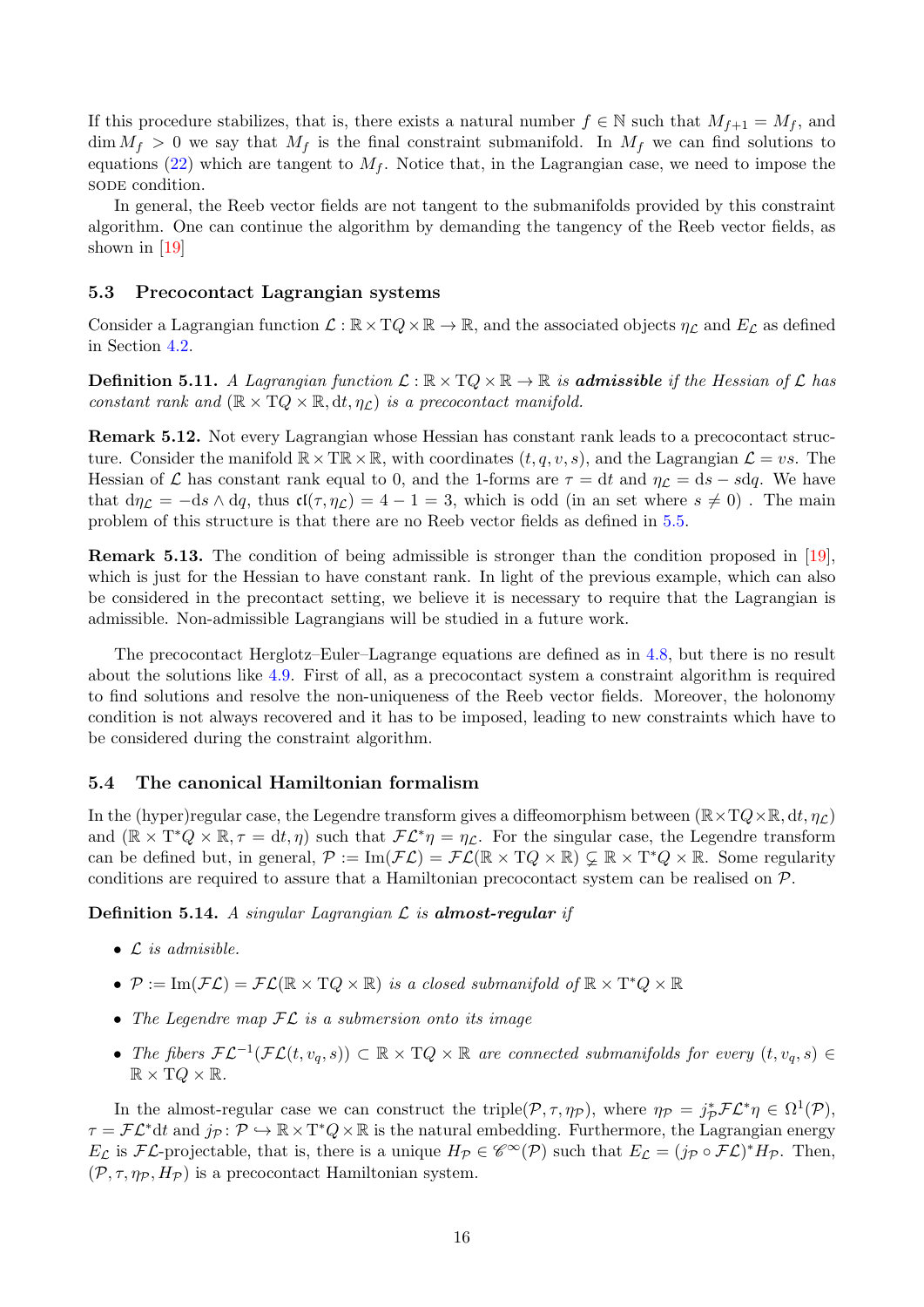The contact Hamiltonian equations for  $X_{\mathcal{P}} \in \mathfrak{X}(\mathcal{P})$  are [\(3\)](#page-8-2) adapted to this situation. As in the Lagrangian formalism, these equations are not necessarily consistent everywhere on  $P$  and we must implement a suitable *constraint algorithm* in order to find a *final constraint submanifold*  $\mathcal{P}_f \hookrightarrow \mathcal{P}$  (if it exists) where there exist vector fields  $X \in \mathfrak{X}(\mathcal{P})$ , tangent to  $\mathcal{P}_f$ , which are (not necessarily unique) solutions to [\(3\)](#page-8-2) on  $\mathcal{P}_f$ .

### <span id="page-16-0"></span>6 Damped mechanical systems with holonomic constraints

There are two classes of constraints: **holonomic**, which only depend on the generalized coordinates and time, and nonholonomic, which have a dependence on velocities or momenta. Nonholonomic constraints are more intricate and there are several ways to implement them (see [\[33\]](#page-26-12) for a general study of these kind of constraints in the symplectic setting).

In a recent article  $[20]$  the authors consider contact systems with nonholonomic constraints and show how a contact system can be understood as a symplectic system with nonholonomic constraints. This chapter adds to these results by considering singular Lagrangians and allowing explicit dependence on time of both the Lagrangian and the constraints. On the other hand, we only consider holonomic constraints.

Consider a Lagrangian precocontact system  $(\mathbb{R} \times TQ \times \mathbb{R}, \mathcal{L}')$ , with  $\tau = dt$ . We will denote by  $\eta_{\mathcal{L}'}, \mathcal{C}'$  and  $E_{\mathcal{L}'}$  the contact form, characteristic distribution and Lagrangian energy associated to the system  $(\mathbb{R} \times TQ \times \mathbb{R}, \mathcal{L}')$ . Now we add a set of independent constraints  $f^{\alpha}(t, q^{i}, s) = 0$  with  $1 \leq \alpha \leq d$ , which define a submanifold  $S \hookrightarrow \mathbb{R} \times TQ \times \mathbb{R}$ . In order to define a suitable constraint submanifold, these constraints functions must verify the condition

$$
rank\left(\frac{\partial f^{\alpha}}{\partial q^i}\right) = d, \quad \forall t, s.
$$

Therefore, we can understand these constraints as a constraint in the generalized coordinates  $(q<sup>i</sup>, s)$ for every value of time  $t$ .

In order to find the precocontact Lagrangian vector field for  $(S, \mathcal{L})$ , we add d new configuration variables  $\lambda_{\alpha}$ , thus the enlarge manifold is  $\mathbb{R} \times T(Q \times \mathbb{R}^d) \times \mathbb{R}$ , with local variables  $(t, q^i, v^i, \lambda_{\alpha}, v_{\alpha}, s)$ . We consider the new Lagrangian:

$$
\mathcal{L}=\mathcal{L}'+\lambda_{\alpha}f^{\alpha}.
$$

thus  $\lambda_{\alpha}$  act as Lagrange multipliers and we consider them dynamical variables.

We have the precocontact Lagrangian system  $(\mathbb{R} \times T(Q \times \mathbb{R}^d) \times \mathbb{R}, \mathcal{L})$ . The contact form is the same  $\eta_{\mathcal{L}} = \eta_{\mathcal{L}'}$ , and the characteristic distribution is

$$
\mathcal{C} = \mathcal{C}' \cup \left\langle \frac{\partial}{\partial \lambda_{\alpha}}, \frac{\partial}{\partial v_{\alpha}} \right\rangle.
$$

And the Lagrangian energy is

$$
E_{\mathcal{L}}=E_{\mathcal{L}'}-\lambda_{\alpha}f^{\alpha}.
$$

The primary constraints are generated by sections of  $C$ , which we can separate in two classes, those which are sections of  $\mathcal{C}'$  and  $\frac{\partial}{\partial \lambda_{\alpha}}$  and  $\frac{\partial}{\partial v_{\alpha}}$ . The last ones give the constraints:

$$
\mathscr{L}_{\frac{\partial}{\partial \lambda_{\alpha}}}E_{\mathcal{L}}=-f^{\alpha}=0\,;\quad \mathscr{L}_{\frac{\partial}{\partial v_{\alpha}}}E_{\mathcal{L}}=0\,.
$$

Thus, we recover the original constraints from the constraint algorithm. If Y is a section of  $\mathcal{C}'$ , then

$$
\mathscr{L}_Y E_{\mathcal{L}} = \mathscr{L}_Y E_{\mathcal{L}'} - \lambda_\alpha \mathscr{L}_Y f^\alpha = 0.
$$

The primary constraints for the Lagrangian  $\mathcal{L}'$  (that is, without imposing  $f^{\alpha} = 0$ ) are  $\mathscr{L}_Y E_{\mathcal{L}'}$ . Thus, these constraints become coupled with  $f^{\alpha}$  and are not conserved in general. From this point the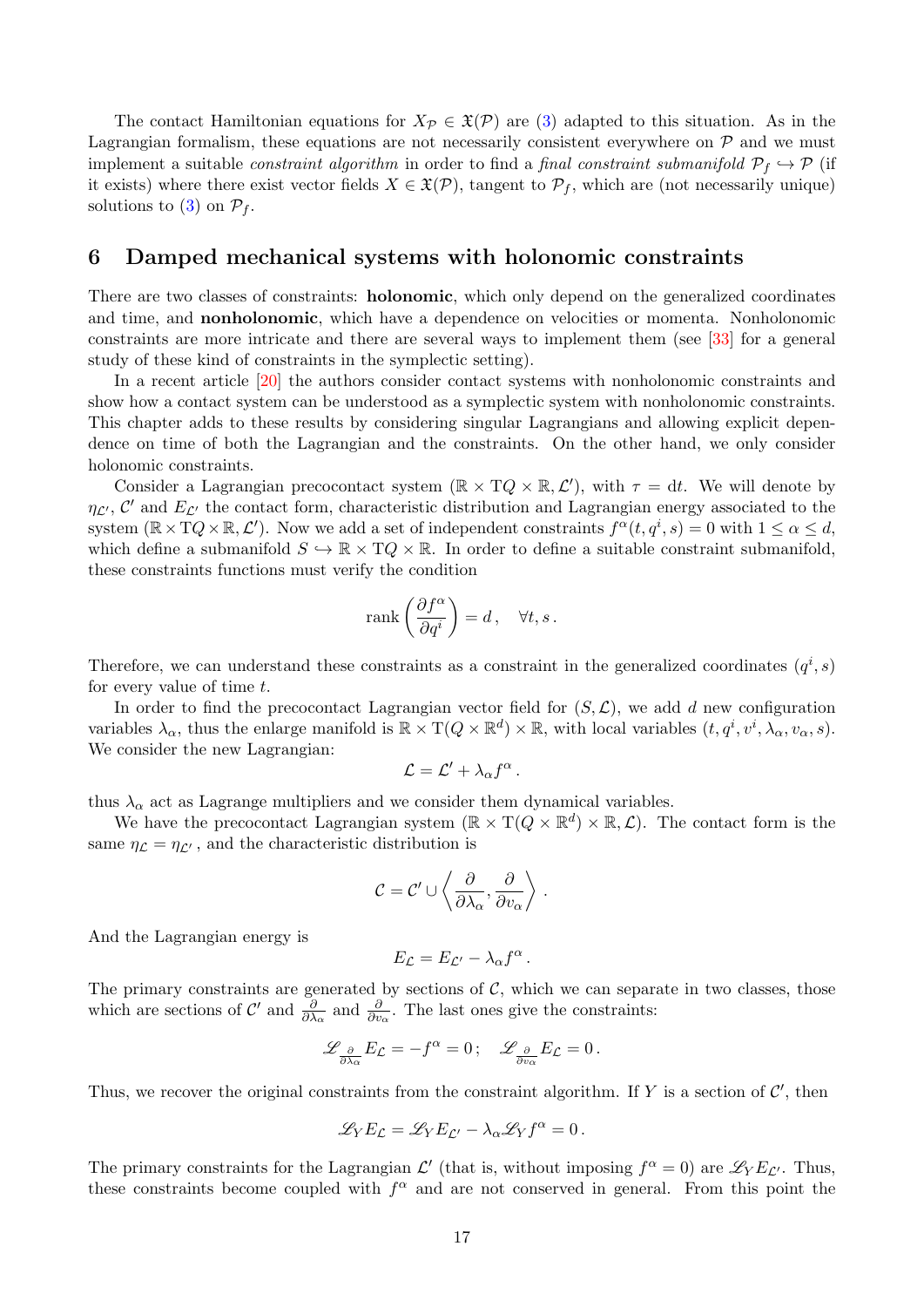constraints algorithm should continue imposing the tangency condition. The outcome will depend on the particular Lagrangian and constraints.

We will now compute the dynamical equations, which are complementary to the constraint algorithm. Consider a holonomic vector field:

$$
X = f\frac{\partial}{\partial t} + v^i \frac{\partial}{\partial x^i} + v_\alpha \frac{\partial}{\partial \lambda_\alpha} + G^i \frac{\partial}{\partial v^i} + G_\alpha \frac{\partial}{\partial v_\alpha} + g\frac{\partial}{\partial s}.
$$

Then the precocontact equations [\(22\)](#page-14-1) are

$$
f = 1,
$$
  
\n
$$
g = \mathcal{L},
$$
  
\n
$$
f^{\alpha} = 0,
$$
  
\n
$$
\frac{\partial^2 \mathcal{L}'}{\partial t \partial v^i} + v^j \frac{\partial^2 \mathcal{L}'}{\partial q^j \partial v^i} + G^j \frac{\partial^2 \mathcal{L}'}{\partial v^j \partial v^i} + \mathcal{L}' \frac{\partial^2 \mathcal{L}'}{\partial s \partial v^i} - \frac{\partial \mathcal{L}'}{\partial q^i} = \frac{\partial \mathcal{L}'}{\partial s} \frac{\partial \mathcal{L}'}{\partial v^i} + \lambda_\alpha \left( \frac{\partial f^\alpha}{\partial q^i} + \frac{\partial f^\alpha}{\partial s} \frac{\partial \mathcal{L}'}{\partial v^i} \right).
$$

### <span id="page-17-0"></span>7 Examples

In the following examples we consider mechanical systems in Riemannian manifolds described by Lagrangians of the form  $L = K - U$ , with K and U are the kinetic and potential energy respectively [\[1\]](#page-24-2). These Lagrangians are hyperregular. In order to introduce dissipation and external forces, we will add some additional terms to these Lagrangians such as  $\gamma s$  and  $G(t, q)$  respectively. We also consider systems subjected to holonomic time-dependent constraints  $f^{\alpha}(t, q)$ .

#### <span id="page-17-1"></span>7.1 Damped forced harmonic oscillator

In this example we are going to study a forced harmonic oscillator with damping. We will develop both the Lagrangian and Hamiltonian formalisms. Consider a harmonic oscillator of mass m with elastic constant k and an external force  $f(t)$  depending on time.

#### Lagrangian formalism

<span id="page-17-2"></span>The configuration manifold for this system is  $Q = \mathbb{R}$  equipped with coordinate q. Consider the phase manifold  $\mathbb{R}\times TQ\times\mathbb{R}$  equipped with coordinates  $(t, q, v, s)$  and the Lagrangian function  $\mathcal{L}: \mathbb{R}\times TQ\times\mathbb{R} \to$ R given by

$$
\mathcal{L}(t, q, v, s) = \frac{1}{2}mv^2 - \frac{k}{2}q^2 + qf(t) - \frac{\gamma}{m}s,
$$
\n(23)

where  $f(t)$  is a time-dependent external force. The Lagrangian energy associated to this Lagrangian function is

$$
E_{\mathcal{L}} = \frac{1}{2}mv^2 + \frac{k}{2}q^2 - qf(t) + \frac{\gamma}{m}s,
$$

and its differential is

$$
dE_{\mathcal{L}} = -qf'(t)dt + (kq - f(t))dq + mvdv + \frac{\gamma}{m}ds.
$$

The Cartan 1-form for the Lagrangian  $\mathcal L$  is  $\theta_{\mathcal L} = mvdq$ . The contact 1-form is  $\eta_{\mathcal L} = ds - mvdq$ , and its differential is  $d\eta_{\mathcal{L}} = m dq \wedge dv$ . The Reeb vector fields are:

$$
R_t^{\mathcal{L}} = \frac{\partial}{\partial t} , \quad R_s^{\mathcal{L}} = \frac{\partial}{\partial s} .
$$

Consider a vector field  $X \in \mathfrak{X}(\mathbb{R} \times TQ \times \mathbb{R})$  with local expression

$$
X = a\frac{\partial}{\partial t} + F\frac{\partial}{\partial q} + G\frac{\partial}{\partial v} + g\frac{\partial}{\partial s}.
$$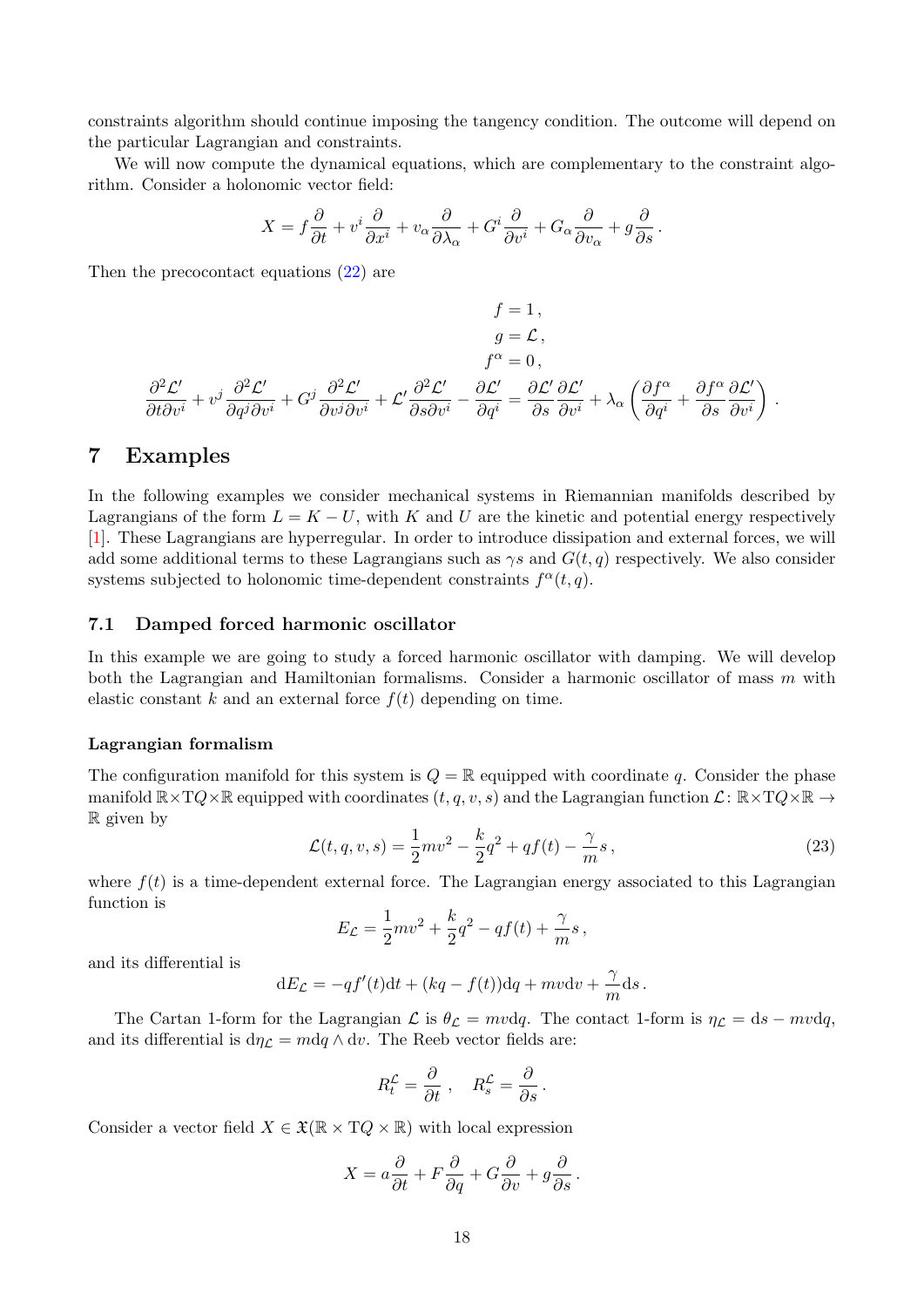<span id="page-18-0"></span>



The cocontact Lagrangian equations [\(8\)](#page-11-3) for this vector field yield the conditions

$$
\begin{cases}\nF = m, \\
G = -\frac{k}{m}q + \frac{f(t)}{m} - \frac{\gamma}{m}v, \\
g = \mathcal{L}, \\
a = 1.\n\end{cases}
$$

Hence, the vector field  $X$  is

$$
X = \frac{\partial}{\partial t} + v \frac{\partial}{\partial q} + \left( -\frac{k}{m}q + \frac{f(t)}{m} - \gamma v \right) \frac{\partial}{\partial v} + \mathcal{L} \frac{\partial}{\partial s}.
$$

Its integral curves  $(t(r), q(r), v(r), s(r))$  satisfy the system of differential equations

$$
\begin{cases}\n\dot{t} = 1, \\
m\ddot{q} + \gamma \dot{q} + kq = f(t), \\
\dot{s} = \mathcal{L}.\n\end{cases}
$$

In Figure [1a](#page-18-0) we see the evolution with respect to time of the position and the velocity of the damped oscillator taking as external force a smooth pulse at  $t = 1$ . We can see the damping of the position and the velocity. In Figure [1b](#page-18-0) we have represented the phase portrait of the same solution where we can see the initial pulse and how the system decays to the equilibrium point due to the friction.

In Figure [2](#page-19-0) we can see the dissipation of both the Lagrangian energy and the mechanical energy given by

$$
E_m = \frac{1}{2}mv^2 + \frac{1}{2}kq^2.
$$

Notice that the Lagrangian energy decays exponentially, while the mechanical energy follows the evolution of the Lagrangian energy but oscillating around it.

#### Hamiltonian formalism

Consider the Legendre map associated to the Lagrangian function [\(23\)](#page-17-2):

$$
\mathcal{FL} \colon \mathbb{R} \times TQ \times \mathbb{R} \to \mathbb{R} \times T^*Q \times \mathbb{R},
$$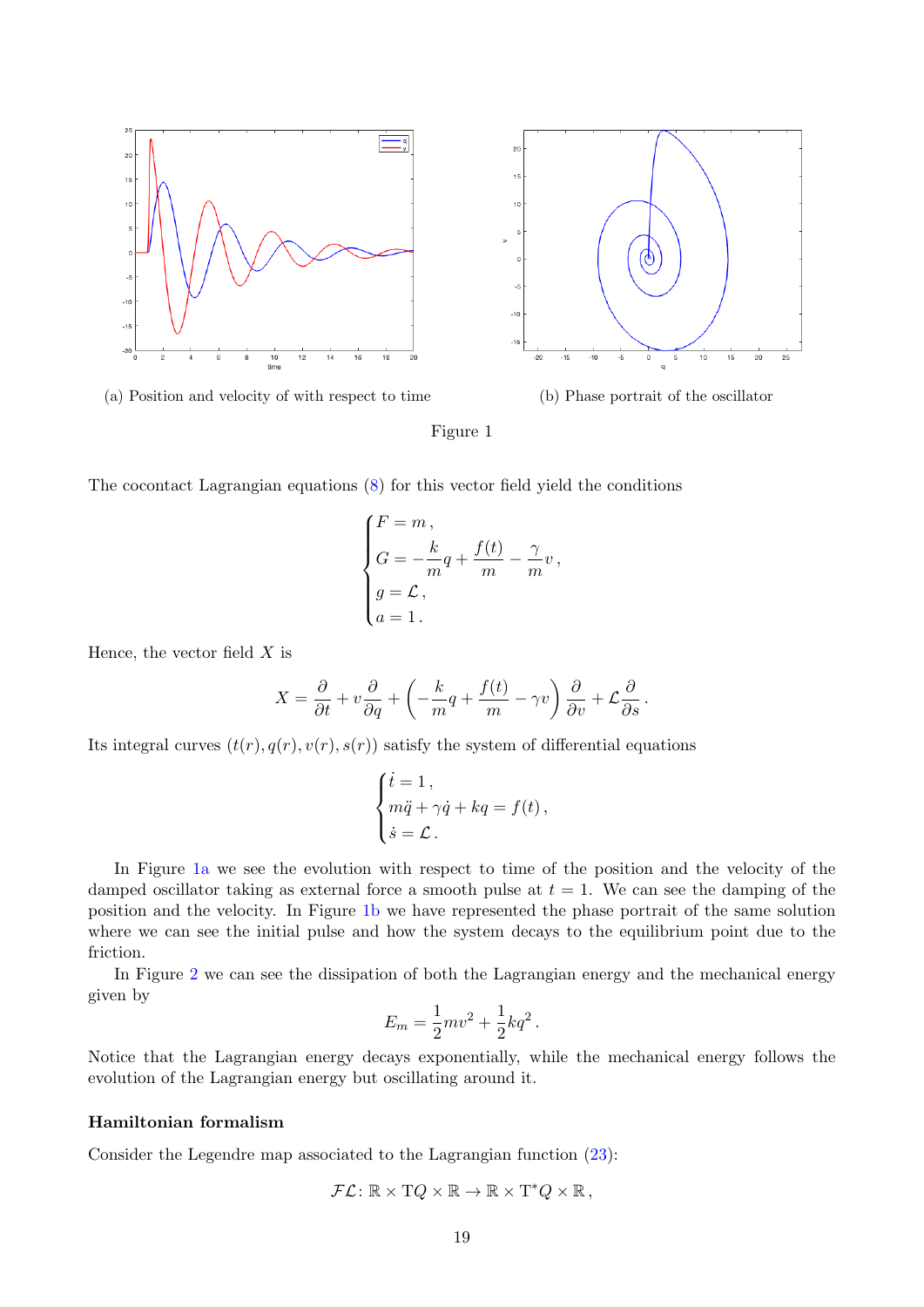<span id="page-19-0"></span>

Figure 2: Evolution of the mechanical energy (red) and the Lagrangian energy (blue)

which is given by

$$
\mathcal{FL}(t,q,v,s) = (t,q,p \equiv mv,s) .
$$

Notice that the Legendre map  $\mathcal{FL}$  is a global diffeomorphism and hence  $\mathcal L$  is an hyperregular Lagrangian.

Then,  $\mathbb{R} \times T^*Q \times \mathbb{R}$  is equipped with the cocontact structure  $(dt, ds - pdq)$ . The Hamiltonian function H such that  $\mathcal{FL}^*H = E_{\mathcal{L}}$  is

$$
H(t,q,p,s) = \frac{p^2}{2m} + \frac{k}{2}q^2 - qf(t) + \frac{\gamma}{m}s.
$$

Then, a vector field  $Y \in \mathfrak{X}(\mathbb{R} \times T^*Q \times \mathbb{R})$  is a solution to Hamilton's equation [\(3\)](#page-8-2) if it has local expression

$$
Y = \frac{\partial}{\partial t} + \frac{p}{m} \frac{\partial}{\partial q} + \left( -kq + f(t) - \frac{p}{m} \gamma \right) \frac{\partial}{\partial p} + \left( \frac{p^2}{2m} - \frac{k}{2} q^2 + q f(t) - \frac{\gamma}{m} s \right) \frac{\partial}{\partial s}.
$$

Its integral curves  $(t(r), q(r), p(r), s(r))$  satisfy

$$
\left\{ \begin{aligned} &\dot{t}=1\,,\\ &\dot{q}=\frac{p}{m}\,,\\ &\dot{p}=-kq+f(t)-\frac{p}{m}\gamma\,,\\ &\dot{s}=\frac{p^2}{2m}-\frac{k}{2}q^2+qf(t)-\frac{\gamma}{m}s\,. \end{aligned} \right.
$$

Combining the second and the third equations above, we obtain the second-order differential equation

$$
m\ddot{q} + \gamma \dot{q} + kq = f(t) .
$$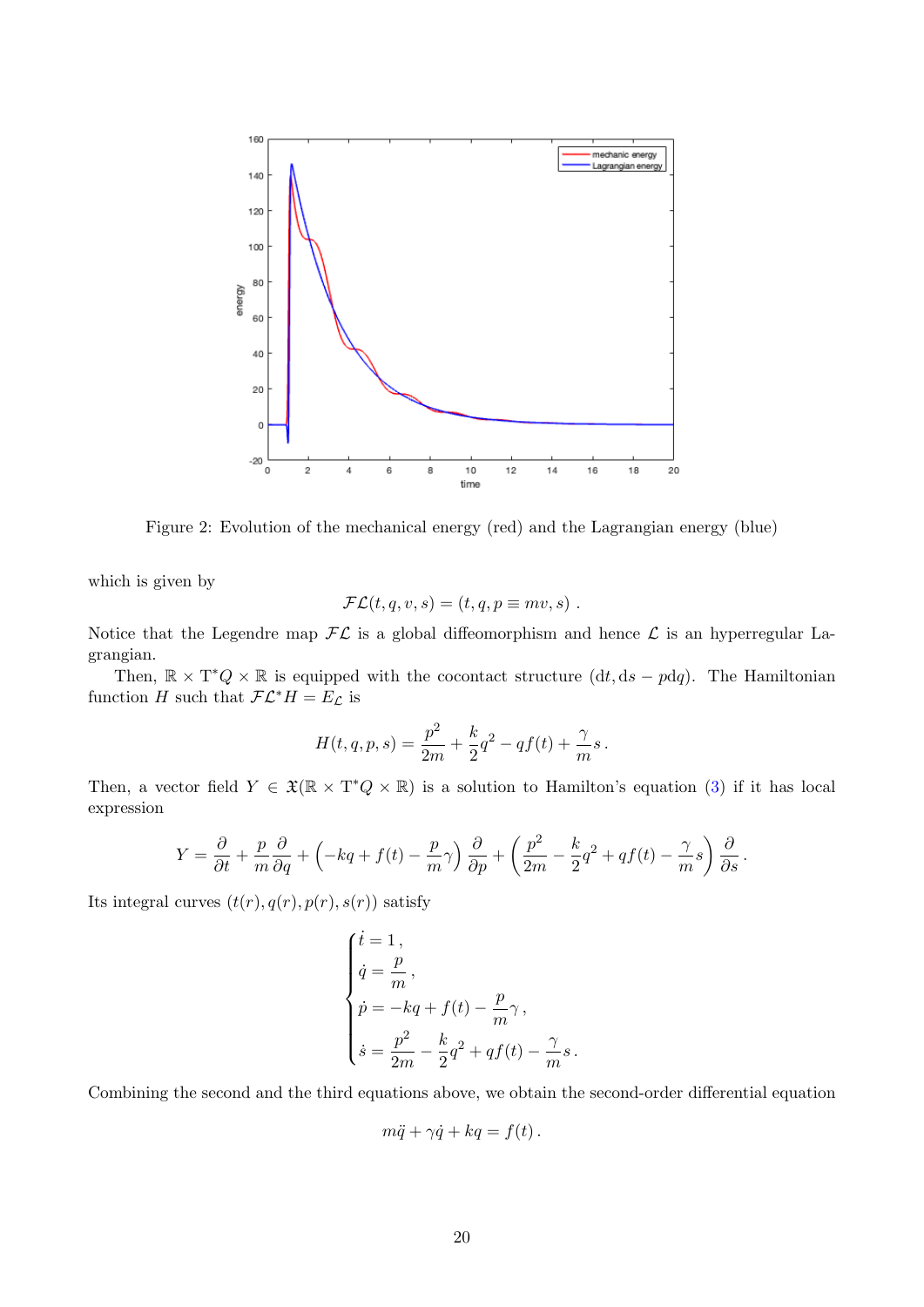#### <span id="page-20-0"></span>7.2 A time-dependent system with central force and friction

Consider the Kepler problem in the case where the mass of the particle subjected to the central force is a non-vanishing function of time  $m(t)$ . It is clear that the motion of the particle is on a plane and hence the configuration manifold is  $Q = \mathbb{R}^2$  endowed with coordinates  $(r, \varphi)$ .

The phase bundle  $\mathbb{R} \times T^*Q \times \mathbb{R}$  with coordinates  $(t, r, \varphi, p_r, p_\varphi, s)$  has a natural cocontact structure given by the 1-forms  $\tau = dt$  and  $\eta = ds - p_r dr - p_\varphi d\varphi$ . The Reeb vector fields are

$$
R_t = \frac{\partial}{\partial t} , \quad R_s = \frac{\partial}{\partial s} .
$$

Consider the Hamiltonian function  $H \in \mathscr{C}^{\infty}(\mathbb{R} \times T^*Q \times \mathbb{R})$  given by

$$
H(t,r,\varphi,p_r,p_\varphi,s)=\frac{p_r^2}{2m(t)}+\frac{p_\varphi^2}{2m(t)r^2}+\frac{k}{r}+\gamma s\,.
$$

The vector field  $X \in \mathfrak{X}(\mathbb{R} \times \mathbb{T}^*Q \times \mathbb{R})$  satisfying equations [\(3\)](#page-8-2) has local expression

$$
X = \frac{\partial}{\partial t} + \frac{p_r}{m(t)} \frac{\partial}{\partial r} + \frac{p_\varphi}{m(t)r^2} \frac{\partial}{\partial \varphi} + \left(\frac{p_\varphi^2}{m(t)r^3} + \frac{k}{r^2} - \gamma p_r\right) \frac{\partial}{\partial p_\varphi} - \gamma p_\varphi \frac{\partial}{\partial p_\varphi} + \left(\frac{p_r^2}{2m(t)} + \frac{p_\varphi^2}{2m(t)r^2} - \frac{k}{r} - \gamma s\right) \frac{\partial}{\partial s}.
$$

Then, the integral curves  $(t, r, \varphi, p_r, p_\varphi, s)$  satisfy

$$
\left\{ \begin{aligned} &\dot{t}=1\,,\\ &m(t)\dot{r}=p_r\,,\\ &m(t)r^2\dot{\varphi}=p_{\varphi}\,,\\ &\dot{p}_r=\frac{p_{\varphi}^2}{m(t)r^3}+\frac{k}{r^2}-\gamma p_r\,,\\ &\dot{p}_{\varphi}=-\gamma p_{\varphi}\,,\\ &\dot{s}=\frac{p_r^2}{2m(t)}+\frac{p_{\varphi}^2}{2m(t)r^2}-\frac{k}{r}-\gamma s\,. \end{aligned} \right.
$$

Hence, the integral curves must fulfill the system of second-order equations

$$
\begin{cases}\n\frac{\mathrm{d}}{\mathrm{d}t}(m(t)\dot{r}) = m(t)r\dot{\varphi}^2 + \frac{k}{r^2} - \gamma m(t)\dot{r}, \\
\frac{\mathrm{d}}{\mathrm{d}t}(m(t)r^2\dot{\varphi}) = -\gamma m(t)r^2\dot{\varphi}.\n\end{cases}
$$

#### <span id="page-20-1"></span>7.3 Damped pendulum with variable length

Consider a damped pendulum of mass m with variable length  $\ell(t)$  [\[32\]](#page-26-13). Its position in the plane can be described using polar coordinates  $(r, \theta)$ . The constraint  $r = \ell(t)$  will be introduced in the Lagrangian function via a Lagrange multiplier. The phase space of this system is the bundle  $\mathbb{R}\times T\mathbb{R}^3\times\mathbb{R}$ , equipped with coordinates  $(t, r, \theta, \lambda, v_r, v_{\theta}, v_{\lambda}, s)$ . The Lagrangian function describing this system is

$$
\mathcal{L} = \frac{1}{2}m(v_r^2 + r^2v_\theta^2) - mgr(1 - \cos\theta) + \lambda(r - \ell(t)) - \gamma s \in \mathscr{C}^\infty(\mathbb{R} \times \mathbb{T}\mathbb{R}^3 \times \mathbb{R}),
$$

where  $\lambda$  is the Lagrange multiplier.

The contact 1-form is

$$
\eta_{\mathcal{L}} = ds - mv_r dr - mr^2 v_{\theta} d\theta,
$$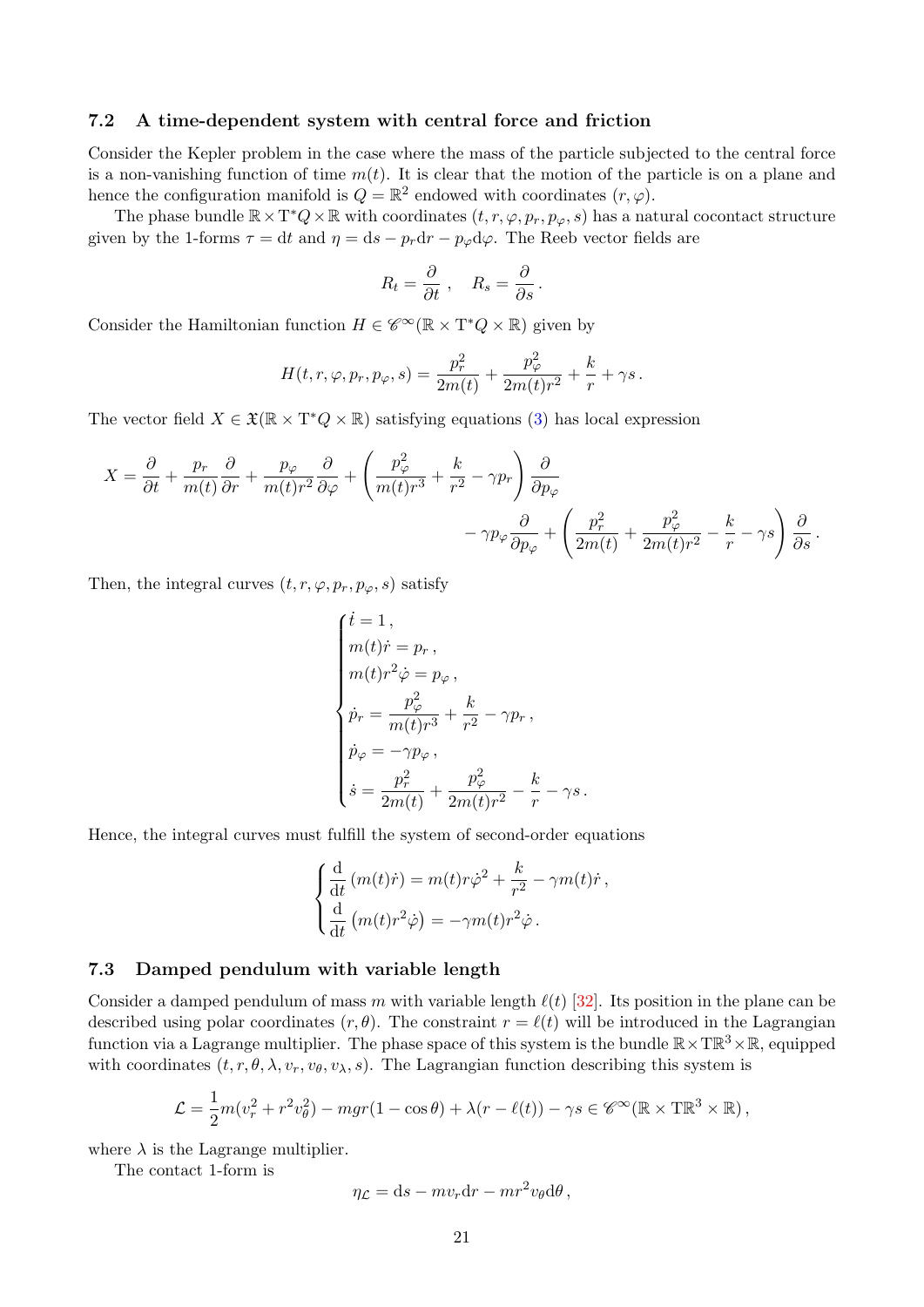<span id="page-21-0"></span>

(a) Radius (blue) and angle  $\theta$  (red) of with respect to (a) reading (b) and angle  $\theta$  (red) of with respect to (b) Phase portrait of the pendulum ( $\theta$  and  $\dot{\theta}$ ) time



(c) Trajectory of the pendulum in the plane  $XY$  (d) Radius with respect to the angle  $\theta$ 





.

Figure 3: Plots of the pendulum with friction coefficient  $\gamma = 0.5$  and  $\ell(t) = 1 + 0.1 \sin(2\pi t)$ 

then

$$
d\eta_{\mathcal{L}} = m dr \wedge dv_r + 2mr v_{\theta} d\theta \wedge dr + mr^2 d\theta \wedge dv_{\theta},
$$

and we have the 1-form  $\tau = dt$ . Hence,  $(\mathbb{R} \times \mathbb{T} \mathbb{R}^3 \times \mathbb{R}, \tau, \eta_{\mathcal{L}})$  is a precocontact manifold. We can take as Reeb vector fields  $\mathcal{R}_s = \partial/\partial s$ ,  $\mathcal{R}_t = \partial/\partial t$ . The characteristic distribution of  $(\tau, \eta_c)$  is

$$
C = \ker \tau \cap \ker \eta_{\mathcal{L}} \cap \ker d\eta_{\mathcal{L}} = \left\langle \frac{\partial}{\partial \lambda}, \frac{\partial}{\partial v_{\lambda}} \right\rangle
$$

The Lagrangian energy associated to  $\mathcal L$  is

$$
E_{\mathcal{L}} = \frac{1}{2}m(v_r^2 + r^2v_\theta^2) + mgr(1 - \cos\theta) - \lambda(r - \ell(t)) + \gamma s,
$$

and thus

$$
dE_{\mathcal{L}} - \mathcal{R}_t(E_{\mathcal{L}})dt - \mathcal{R}_s(E_{\mathcal{L}})\eta = m v_r dv_r + mr^2 v_\theta dv_\theta + \left(mrv_\theta^2 + mg(1 - \cos\theta) - \lambda + \gamma m v_r\right)dr + \left(mgr\sin\theta + \gamma mr^2 v_\theta\right)d\theta - \left(r - \ell(t)\right)d\lambda.
$$

Consider a SODE  $X \in \mathfrak{X}(\mathbb{R} \times \mathbb{T}\mathbb{R}^3 \times \mathbb{R})$  with local expression

$$
X = f\frac{\partial}{\partial t} + v_r \frac{\partial}{\partial r} + v_\theta \frac{\partial}{\partial \theta} + v_\lambda \frac{\partial}{\partial \lambda} + G_r \frac{\partial}{\partial v_r} + G_\theta \frac{\partial}{\partial v_\theta} + G_\lambda \frac{\partial}{\partial v_\lambda} + g\frac{\partial}{\partial s}.
$$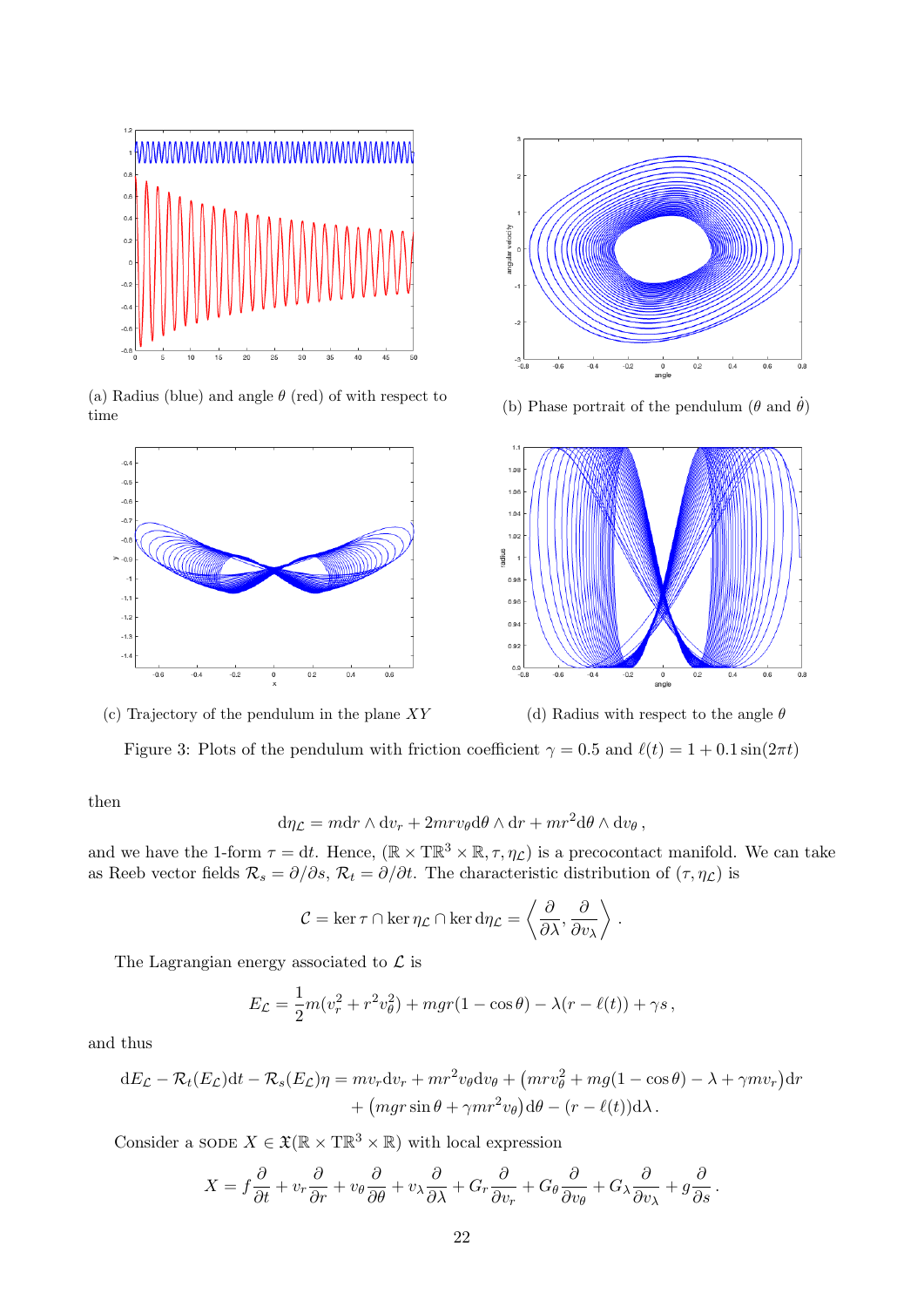<span id="page-22-0"></span>

(a) Radius (blue) and angle  $\theta$  (red) with respect to (a) Radius (blue) and angle  $\theta$  (red) with respect to (b) Phase portrait of the pendulum ( $\theta$  and  $\dot{\theta}$ ) time



 $\overline{2}$  $\overline{1}$  $\mathbf{0}$ velocity angular  $-0$  $-1.5$  $-2.5$  $\overline{0.6}$ 0<br>angle



(c) Trajectory of the pendulum in the plane  $XY$  (d) Radius with respect to the angle  $\theta$ 

Figure 4: Plots of the pendulum with friction coefficient  $\gamma = 0.75$  and  $\ell(t) = 1 + 0.1 \sin(2\pi t)$ 

The dynamical equations for the vector field  $X$  yield the conditions

$$
f = 1, \quad v_r = v_r, \quad v_\theta = v_\theta, \quad r - \ell(t) = 0, \quad g = \mathcal{L},
$$
  

$$
G_r = r v_\theta^2 - g(1 - \cos \theta) + \frac{\lambda}{m} - \gamma v_r, \quad G_\theta = -\frac{2}{r} v_r v_\theta - \frac{g}{r} \sin \theta - \gamma v_\theta
$$

and we obtain the constraint function

$$
\xi_1=r-\ell(t)\,,
$$

defining the first constraint submanifold  $\mathcal{W}_1 \hookrightarrow \mathcal{W}$ .

Hence, the vector field  $X$  has the form

$$
X = \frac{\partial}{\partial t} + v_r \frac{\partial}{\partial r} + v_\theta \frac{\partial}{\partial \theta} + v_\lambda \frac{\partial}{\partial \lambda} + \left( r v_\theta^2 - g(1 - \cos \theta) + \frac{\lambda}{m} - \gamma v_r \right) \frac{\partial}{\partial v_r} + \left( -\frac{2}{r} v_r v_\theta - \frac{g}{r} \sin \theta - \gamma v_\theta \right) \frac{\partial}{\partial v_\theta} + G_\lambda \frac{\partial}{\partial v_\lambda} + \mathcal{L} \frac{\partial}{\partial s}.
$$

Imposing the tangency condition  $X(\xi_1) = 0$ , we obtain the constraint

$$
\xi_2=v_r-\ell'(t)=0.
$$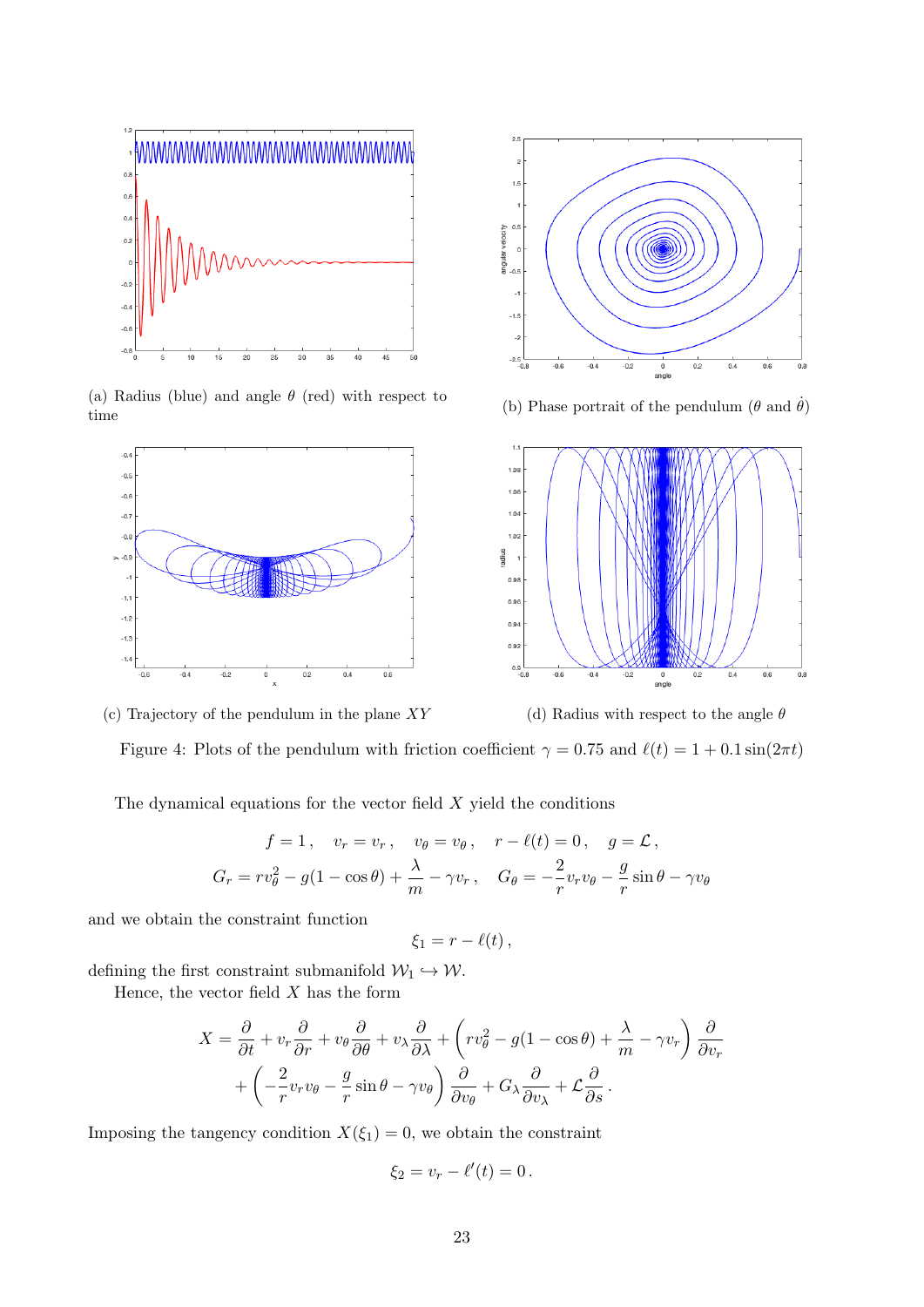The tangency condition  $X(\xi_2) = 0$  yields the new constraint function

$$
\xi_3 = mrv_{\theta}^2 - g(1 - \cos\theta) + \lambda - m\gamma\ell'(t) - \ell''(t),
$$

which implies that  $G_r = \ell''(t)$ . Imposing again the tangency condition,

$$
\xi_4 = X(\xi_3) = v_\lambda - 3m\ell'(t)v_\theta^2 - 2m\ell(t)\gamma v_\theta^2 - mgv_\theta \sin\theta - m\gamma\ell''(t) - m\ell'''(t).
$$

Requiring X to be tangent to  $\xi_4$  we determine the last coefficient  $G_\lambda$ , whose expression we will omit, and no new constraints appear. Thus, there is a unique vector field solution to equations [\(8\)](#page-11-3) and has local expression

$$
X = \frac{\partial}{\partial t} + \ell'(t)\frac{\partial}{\partial r} + v_{\theta}\frac{\partial}{\partial \theta} + (3m\ell'(t)v_{\theta}^2 + 2m\ell(t)\gamma v_{\theta}^2 + mgv_{\theta}\sin\theta + m\gamma\ell''(t) + m\ell'''(t))\frac{\partial}{\partial \lambda} + \ell''(t)\frac{\partial}{\partial v_r} + \left(-\frac{2}{r}v_rv_{\theta} - \frac{g}{r}\sin\theta - \gamma v_{\theta}\right)\frac{\partial}{\partial v_{\theta}} + G_{\lambda}\frac{\partial}{\partial v_{\lambda}} + \mathcal{L}\frac{\partial}{\partial s}.
$$

The integral curves of this vector field satisfy the following second-order differential equation

$$
\ddot{\theta} = -\gamma \dot{\theta} - 2 \frac{\ell'(t)}{\ell(t)} \dot{\theta} - \frac{g}{\ell(t)} \sin \theta.
$$
\n(24)

Notice that if we consider a pendulum with fixed length  $\ell(t) = \ell_{\circ}$ , we recover the usual equation for a damped pendulum:

<span id="page-23-1"></span>
$$
\ddot{\theta} = -\gamma \dot{\theta} - \frac{g}{\ell_{\circ}} \sin \theta.
$$

On the other hand, setting  $\gamma = 0$  in equation [\(24\)](#page-23-1), we obtain the equation of the simple pendulum with variable length studied in [\[32\]](#page-26-13).

In figures [3](#page-21-0) and [4](#page-22-0) we have represented a couple of simulations of a damped pendulum of mass  $m = 1$  with variable length considering  $\ell(t) = 1+0.1 \sin(2\pi t)$ , friction coefficients  $\gamma = 0.5$  and  $\gamma = 0.75$ respectively, and initial conditions  $\theta(0) = \pi/4$  and  $\theta(0) = 0$ . We have plotted the evolution of the radial and angular coordinates and we can see the loss of amplitude, and hence of energy, of the system. Notice that in this example, the energy does not tend to zero, but to a positive constant since the radial coordinates keeps oscillating forever.

## <span id="page-23-0"></span>8 Conclusions and further research

In this paper we have introduced a geometrical formulation for time-dependent contact systems by defining a new geometric structure: cocontact manifolds. This new notion combines the well-known contact and cosymplectic structures. We have also proved that cocontact manifolds are Jacobi manifolds and defined and characterize the notions of coisotropic and Legendrian submanifolds.

This geometrical setting allows us to develop the Hamiltonian and Lagrangian formalisms for timedependent contact systems, generalizing those for contact systems [\[6,](#page-24-9) [18,](#page-25-6) [26\]](#page-26-3) and cosymplectic systems [\[23\]](#page-25-7). In addition, we have studied the problem where the system is defined by a singular Lagrangian, thus introducing the notion of precocontact structure. This is useful since many systems are defined by singular Lagrangians. As an application, we have studied the particular case of cocontact systems with time-dependent holonomic constraints.

We have worked out two regular examples: the damped forced harmonic oscillator and the Kepler problem with non-constant mass and friction; and a singular one: a pendulum with variable length and friction. This last example is singular because we have introduced the constraint with a Lagrange multiplier and the constraint algorithm gives back the constraint. Computer simulations of some of these examples have been included.

The structures introduced in this paper could be used to improve our understanding of timedependent dissipative systems. For instance, providing new geometric integrators [\[7,](#page-24-7) [8,](#page-24-8) [9,](#page-24-10) [49\]](#page-27-6) from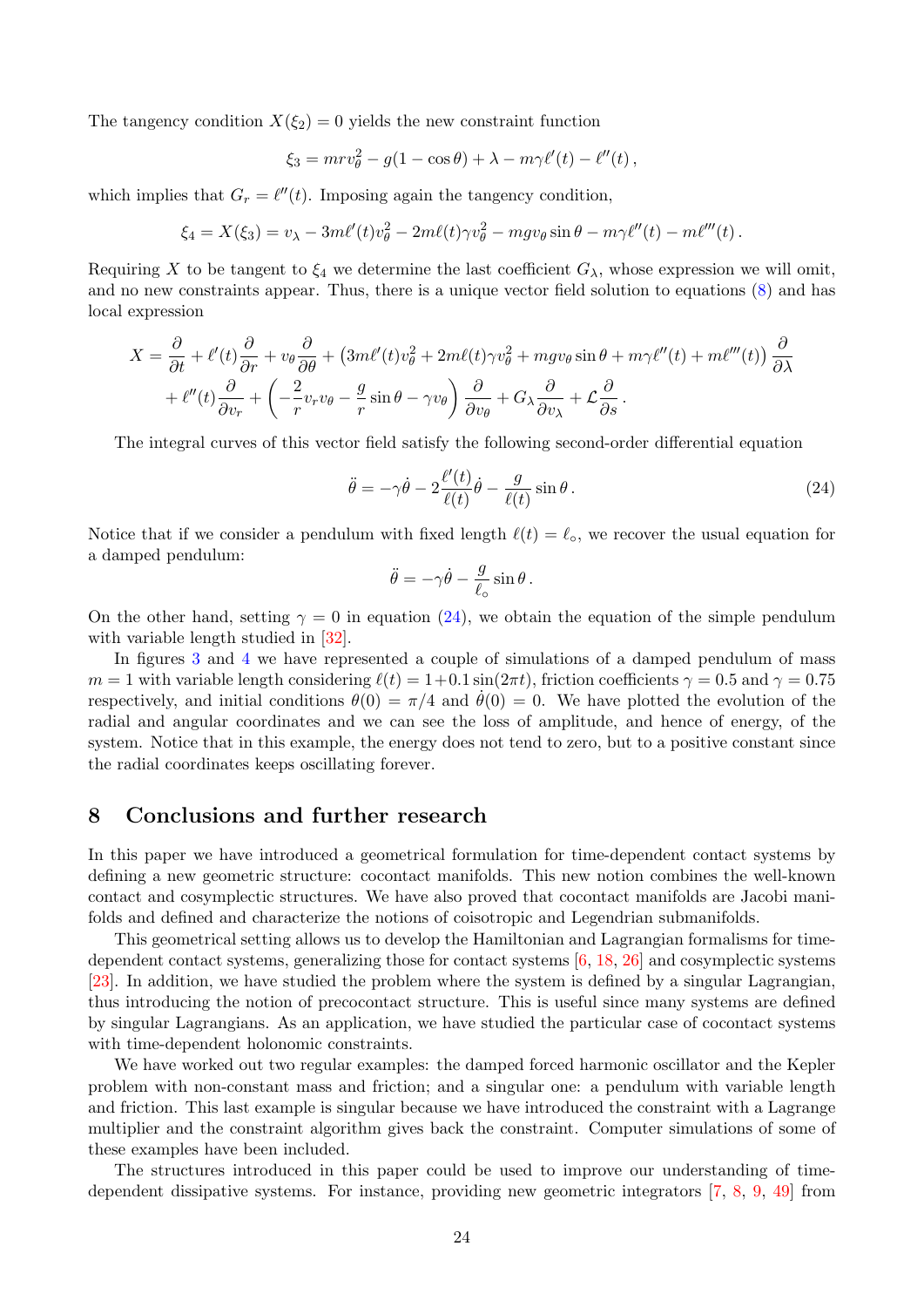the discretization of the obtained equations, discussing symmetries and their associated dissipated and conserved quantities, and studying reduction procedures such as coisotropic reduction [\[1,](#page-24-2) [18\]](#page-25-6) and Marsden–Weinstein reduction [\[42\]](#page-26-14). It would be also interesting to state the Hamilton–Jacobi theory for these systems and describe the Skinner–Rusk unified formalism for cocontact systems.

The formulation presented in this work is also a first step towards finding a geometric formalism for non-autonomous dissipative field theories based on the k-contact setting [\[25,](#page-25-14) [27,](#page-26-15) [34\]](#page-26-16) and generalizing the multisymplectic formalism [\[12,](#page-25-15) [46\]](#page-27-7). The k-contact formalism allows to describe autonomous field theories, such as field theories with damping, some equations from circuit theory, such as the socalled telegrapher's equation, or the Burgers' equation. Nevertheless, there are many examples of non-autonomous field theories, like Maxwell's equations with a non constant charge density or general relativity with matter sources that require a formulation for non-autonomous field theories.

## <span id="page-24-0"></span>9 Acknowledgements

We acknowledge fruitful discussions and comments from our colleague Narciso Román-Roy. MdL acknowledges the financial support of the Ministerio de Ciencia e Innovación (Spain), under grants PID2019-106715GB-C2, "Severo Ochoa Programme for Centres of Excellence in R&D" (CEX2019- 000904-S) and EIN2020-112107. JG, XG, MCML and XR acknowledge the financial support of the Ministerio de Ciencia, Innovación y Universidades (Spain), project PGC2018-098265-B-C33.

## <span id="page-24-1"></span>References

- <span id="page-24-2"></span>[1] R. Abraham and J. E. Marsden. Foundations of mechanics, volume 364 of AMS Chelsea publishing. Benjamin/Cummings Pub. Co., New York, 2nd edition, 1978. [https://doi.org/10.1090/](https://doi.org/10.1090/chel/364) [chel/364](https://doi.org/10.1090/chel/364).
- <span id="page-24-4"></span>[2] C. Albert. Le théorème de réduction de Marsden–Weinstein en géométrie cosymplectique et de contact. J. Geom. Phys., 6(4):627–649, 1989. [https://doi.org/10.1016/0393-0440\(89\)](https://doi.org/10.1016/0393-0440(89)90029-6) [90029-6](https://doi.org/10.1016/0393-0440(89)90029-6).
- <span id="page-24-3"></span>[3] V. I. Arnold. Mathematical Methods of Classical Mechanics, volume 60 of Graduate Texts in Mathematics. Springer, New York, 2nd edition, 1989. [https://doi.org/10.1007/](https://doi.org/10.1007/978-1-4757-1693-1) [978-1-4757-1693-1](https://doi.org/10.1007/978-1-4757-1693-1).
- <span id="page-24-5"></span>[4] A. Bravetti. Contact Hamiltonian dynamics: The concept and its use. Entropy, 10(19):535, 2017. <https://doi.org/10.3390/e19100535>.
- <span id="page-24-6"></span>[5] A. Bravetti. Contact geometry and thermodynamics. Int. J. Geom. Methods Mod. Phys., 16(supp01):1940003, 2018. <https://doi.org/10.1142/S0219887819400036>.
- <span id="page-24-9"></span>[6] A. Bravetti, H. Cruz, and D. Tapias. Contact Hamiltonian mechanics. Ann. Phys., 376:17–39, 2017. <https://doi.org/10.1016/j.aop.2016.11.003>.
- <span id="page-24-7"></span>[7] A. Bravetti, M. Seri, and M. Vermeeren. Contact variational integrators. J. Phys. A Math. Theor., 52(44):445206, 2019. <http://doi.org/10.1088/1751-8121/ab4767>.
- <span id="page-24-8"></span>[8] A. Bravetti, M. Seri, M. Vermeeren, and F. Zadra. Numerical integration in celestial mechanics: a case for contact geometry. Celest. Mech. Dyn.  $Astr.$ , 132(1):7, 2020. [http://doi.org/10.](http://doi.org/10.1007/s10569-019-9946-9) [1007/s10569-019-9946-9](http://doi.org/10.1007/s10569-019-9946-9).
- <span id="page-24-10"></span>[9] A. Bravetti, M. Seri, and F. Zadra. Geometric numerical integration of Liénard systems via a contact Hamiltonian approach. Mathematics, 9(16):1960, 2021. [http://doi.org/10.3390/](http://doi.org/10.3390/math9161960) [math9161960](http://doi.org/10.3390/math9161960).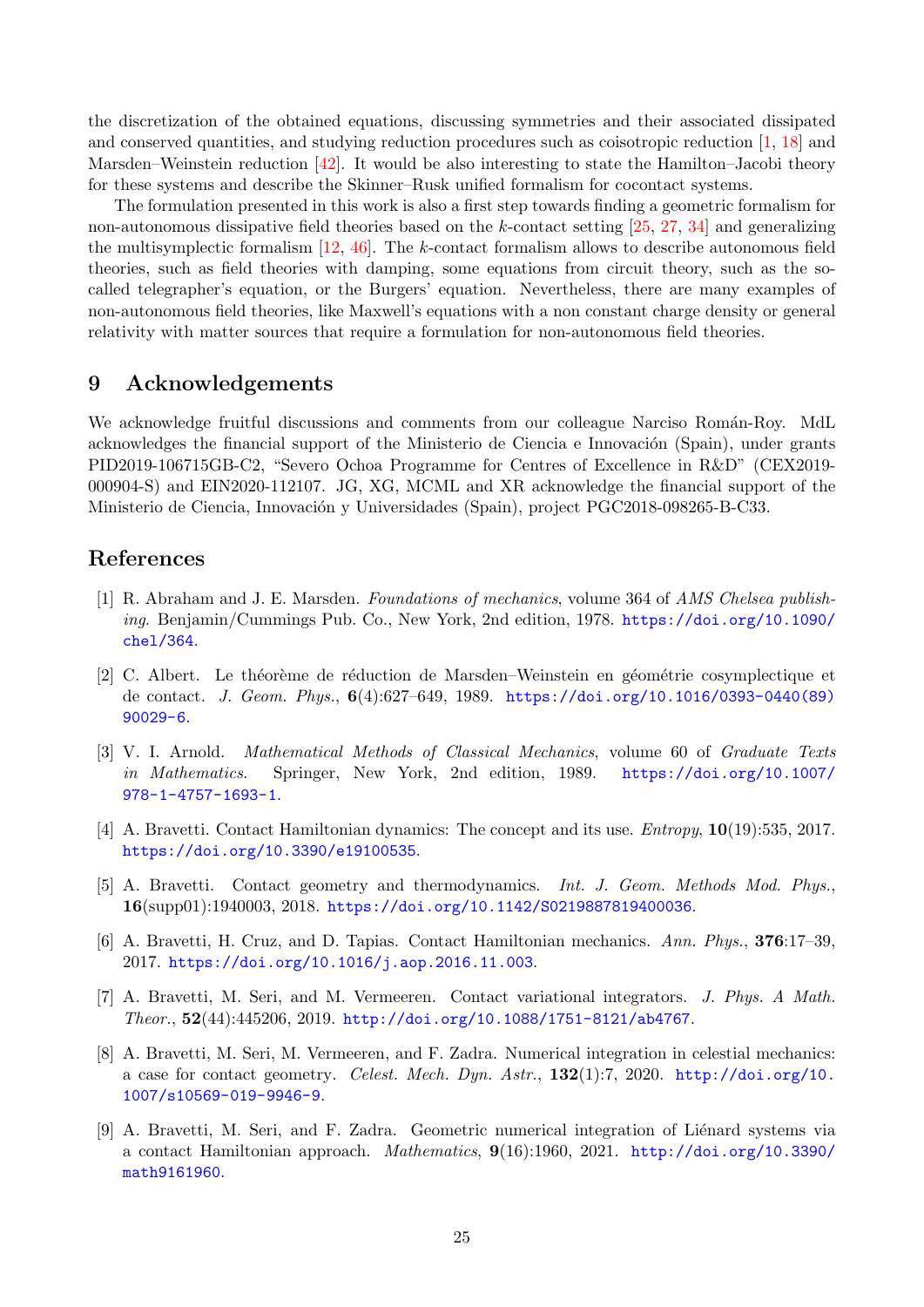- <span id="page-25-3"></span>[10] F. Cantrijn, M. de León, and E. A. Lacomba. Gradient vector fields on cosymplectic manifolds. J. Phys. A: Math. Gen., 25(1):175–188, 1992. <https://doi.org/10.1088/0305-4470/25/1/022>.
- <span id="page-25-0"></span>[11] J. Cariñena and J. Fernández-Núñez. Geometric theory of time-dependent singular Lagrangians. Fortschr. Phys., 41(6):517–552, 1993. [https://doi.org/10.1002/prop.2190410603](https://doi.org/10.1002/prop. 2190410603).
- <span id="page-25-15"></span>[12] J. F. Cariñena, M. Crampin, and L. A. Ibort. On the multisymplectic formalism for first order field theories. Diff. Geom. Appl., 1(4):345–374, 1991. [https://doi.org/10.1016/0926-2245\(91\)](https://doi.org/10.1016/0926-2245(91)90013-Y) [90013-Y](https://doi.org/10.1016/0926-2245(91)90013-Y).
- <span id="page-25-4"></span>[13] D. Chinea, M. de León, and J. C. Marrero. The constraint algorithm for time-dependent Lagrangians. J. Math. Phys., 35(7):3410–3447, 1994. <https://doi.org/10.1063/1.530476>.
- <span id="page-25-8"></span>[14] F. M. Ciaglia, H. Cruz, and G. Marmo. Contact manifolds and dissipation, classical and quantum. Ann. Phys., 398:159–179, 2018. <https://doi.org/10.1016/j.aop.2018.09.012>.
- <span id="page-25-9"></span>[15] M. de León, J. Gaset, M. C. Muñoz-Lecanda, and N. Román-Roy. Higher-order contact mechanics. Ann. Phys., 425:168396, 2021. <https://doi.org/10.1016/j.aop.2021.168396>.
- <span id="page-25-10"></span>[16] M. de León, V. M. Jiménez, and M. Lainz-Valcázar. Contact Hamiltonian and Lagrangian systems with nonholonomic constraints. J. Geom. Mech., 13(1):25-53, 2021. [http://doi.org/10.3934/](http://doi.org/10.3934/jgm.2021001) [jgm.2021001](http://doi.org/10.3934/jgm.2021001).
- <span id="page-25-11"></span>[17] M. de León and M. Lainz. A review on contact Hamiltonian and Lagrangian systems. Rev. Acad. Canaria de Ciencias, XXXI:1–46, 2019. <https://arxiv.org/abs/2011.05579>.
- <span id="page-25-6"></span>[18] M. de León and M. Lainz-Valcázar. Contact Hamiltonian systems. J. Math. Phys., 60(10):102902, 2019. <https://doi.org/10.1063/1.5096475>.
- <span id="page-25-12"></span>[19] M. de León and M. Lainz-Valcázar. Singular Lagrangians and precontact Hamiltonian systems. Int. J. Geom. Methods Mod. Phys., 16(10):1950158, 2019. [https://doi.org/10.1142/](https://doi.org/10.1142/S0219887819501585) [S0219887819501585](https://doi.org/10.1142/S0219887819501585).
- <span id="page-25-13"></span>[20] M. de León, M. Lainz-Valcázar, M. C. Muñoz-Lecanda, and N. Román-Roy. Constrained Lagrangian dissipative contact dynamics. J. Math. Phys., 62:122902, 2021. [https://doi.org/10.](https://doi.org/10.1063/5.0071236) [1063/5.0071236](https://doi.org/10.1063/5.0071236).
- <span id="page-25-1"></span>[21] M. de León, J. Marín-Solano, J. C. Marrero, M. C. Muñoz-Lecanda, and N. Román-Roy. Singular Lagrangian systems on jet bundles. Fortschritte der Phys.,  $50(2):105-169$ , 2002. [https://doi.](https://doi.org/10.1002/1521-3978(200203)50:2<105::AID-PROP105>3.0.CO;2-N) [org/10.1002/1521-3978\(200203\)50:2<105::AID-PROP105>3.0.CO;2-N](https://doi.org/10.1002/1521-3978(200203)50:2<105::AID-PROP105>3.0.CO;2-N).
- <span id="page-25-5"></span>[22] M. de León and P. R. Rodrigues. Methods of Differential Geometry in Analytical Mechanics, volume 158 of Mathematics Studies. North-Holland, Amsterdam, 1989. ISBN: 9780080872698.
- <span id="page-25-7"></span>[23] M. de León and C. Sardón. Cosymplectic and contact structures to resolve time-dependent and dissipative Hamiltonian systems. J. Phys. A: Math. Theor., 50(25):255205, 2017. [https:](https://doi.org/10.1088/1751-8121/aa711d) [//doi.org/10.1088/1751-8121/aa711d](https://doi.org/10.1088/1751-8121/aa711d).
- <span id="page-25-2"></span>[24] A. Echeverría-Enríquez, M. C. Muñoz-Lecanda, and N. Román-Roy. Geometrical setting of timedependent regular systems. Alternative models. Rev. Math. Phys., 3(3):301–330, 1991. [https:](https://doi.org/10.1142/S0129055X91000114) [//doi.org/10.1142/S0129055X91000114](https://doi.org/10.1142/S0129055X91000114).
- <span id="page-25-14"></span>[25] J. Gaset, X. Gràcia, M. C. Muñoz-Lecanda, X. Rivas, and N. Román-Roy. A contact geometry framework for field theories with dissipation. Ann. Phys., 414:168092, 2020. [https://doi.org/](https://doi.org/10.1016/j.aop.2020.168092) [10.1016/j.aop.2020.168092](https://doi.org/10.1016/j.aop.2020.168092).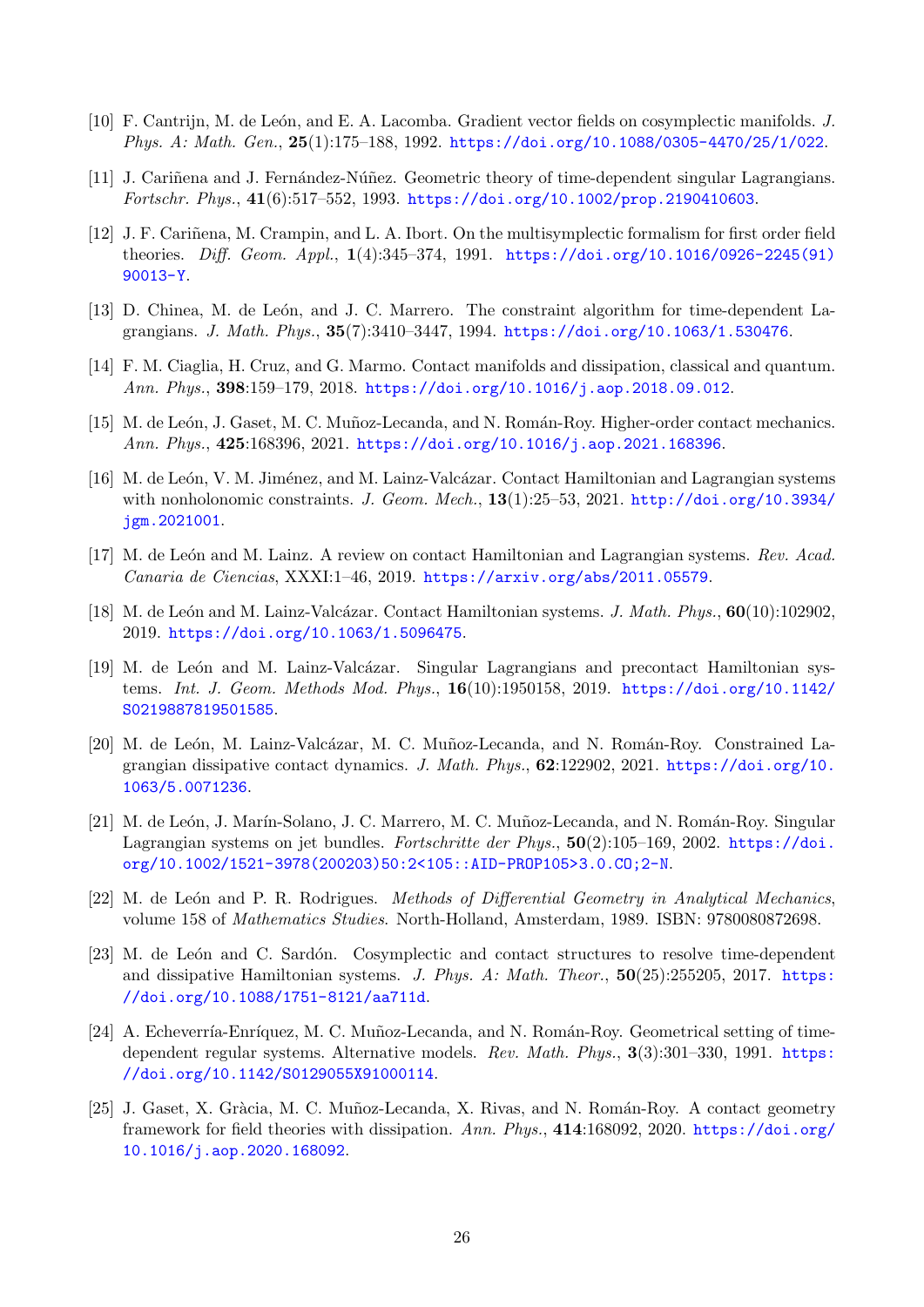- <span id="page-26-3"></span>[26] J. Gaset, X. Gràcia, M. C. Muñoz-Lecanda, X. Rivas, and N. Román-Roy. New contributions to the Hamiltonian and Lagrangian contact formalisms for dissipative mechanical systems and their symmetries. Int. J. Geom. Methods Mod. Phys.,  $17(6):2050090$ ,  $2020$ . [https://doi.org/](https://doi.org/10.1142/S0219887820500905) [10.1142/S0219887820500905](https://doi.org/10.1142/S0219887820500905).
- <span id="page-26-15"></span>[27] J. Gaset, X. Gràcia, M. C. Muñoz-Lecanda, X. Rivas, and N. Román-Roy. A k-contact Lagrangian formulation for nonconservative field theories. Rep. Math. Phys.,  $87(3):347-368$ , 2021. [https:](https://doi.org/10.1016/S0034-4877(21)00041-0) [//doi.org/10.1016/S0034-4877\(21\)00041-0](https://doi.org/10.1016/S0034-4877(21)00041-0).
- <span id="page-26-10"></span>[28] B. Georgieva, R. Guenther, and T. Bodurov. Generalized variational principle of Herglotz for several independent variables. First Noether-type theorem. J. Math. Phys., 44(9):3911, 2003. <https://doi.org/10.1063/1.1597419>.
- <span id="page-26-1"></span>[29] G. Giachetta, L. Mangiarotti, and G. A. Sardanashvily. New Lagrangian and Hamiltonian Methods in Field Theory. World Scientific, River Edge, 1997. <https://doi.org/10.1142/2199>.
- <span id="page-26-11"></span>[30] C. Godbillon. Geometrie Differentielle Et Mecanique Analytique. Collection methodes. Hermann, Paris, 1969.
- <span id="page-26-4"></span>[31] S. Goto. Contact geometric descriptions of vector fields on dually flat spaces and their applications in electric circuit models and nonequilibrium statistical mechanics. J. Math. Phys., 57(10):102702, 2016. <https://doi.org/10.1063/1.4964751>.
- <span id="page-26-13"></span>[32] X. Gràcia and R. Martín. Geometric aspects of time-dependent singular differential equations. Int. J. Geom. Methods Mod. Phys., 2(4):597–618, 2005. [https://doi.org/10.1142/](https://doi.org/10.1142/S0219887805000697) [S0219887805000697](https://doi.org/10.1142/S0219887805000697).
- <span id="page-26-12"></span>[33] X. Gràcia, J. Marín-Solano, and M. C. Muñoz-Lecanda. Some geometric aspects of variational calculus in constrained systems. Rep. Math. Phys.,  $51(1):127-148$ , 2003. [https://doi.org/10.](https://doi.org/10.1016/S0034-4877(03)80006-X) [1016/S0034-4877\(03\)80006-X](https://doi.org/10.1016/S0034-4877(03)80006-X).
- <span id="page-26-16"></span>[34] X. Gràcia, X. Rivas, and N. Román-Roy. Skinner–Rusk formalism for k-contact systems. J. Geom. Phys., 172:104429, 2022. <https://doi.org/10.1016/j.geomphys.2021.104429>.
- <span id="page-26-9"></span>[35] C. Guenther, R. B. Guenther, J. Gottsch, and H. Schwerdtfeger. The Herglotz Lectures on Contact Transformations and Hamiltonian systems, volume 1 of Lecture notes in nonlinear analysis. Juliusz Center for Nonlinear Studies, Torun, Poland, 1st edition, 1996.
- <span id="page-26-6"></span>[36] G. Herglotz. Berührungstransformationen. Lectures at the University of Göttingen, 1930.
- <span id="page-26-7"></span>[37] A. A. Kirillov. Local Lie algebras. Uspekhi Mat. Nauk., 31(4):57–76, 1976. [https://doi.org/](https://doi.org/10.1070/rm1976v031n04abeh001556) [10.1070/rm1976v031n04abeh001556](https://doi.org/10.1070/rm1976v031n04abeh001556).
- <span id="page-26-2"></span>[38] O. Krupková. The Geometry of Ordinary Variational Equations, volume 1678 of Lecture Notes in Mathematics. Springer Berlin, Heidelberg, 1997. <https://doi.org/10.1007/BFb0093438>.
- <span id="page-26-0"></span>[39] P. Libermann and C.-M. Marle. Symplectic Geometry and Analytical Mechanics. Springer Netherlands, Reidel, Dordretch, oct 1987. <https://doi.org/10.1007/978-94-009-3807-6>.
- <span id="page-26-8"></span>[40] A. Lichnerowicz. Les variétés de Jacobi et leurs algebres de Lie associées. *J. Math. Pures et* Appl., 57:453–488, 1978.
- <span id="page-26-5"></span>[41] Q. Liu, P. J. Torres, and C. Wang. Contact Hamiltonian dynamics: variational principles, invariants, completeness and periodic behaviour. Ann. Phys., 395:26–44, 2018. [https:](https://doi.org/10.1016/j.aop.2018.04.035) [//doi.org/10.1016/j.aop.2018.04.035](https://doi.org/10.1016/j.aop.2018.04.035).
- <span id="page-26-14"></span>[42] J. Marsden and A. Weinstein. Reduction of symplectic manifolds with symmetry. Rep. Math.  $Phys., 5(1):121-130, 1974.$  [https://doi.org/10.1016/0034-4877\(74\)90021-4](https://doi.org/10.1016/0034-4877(74)90021-4).